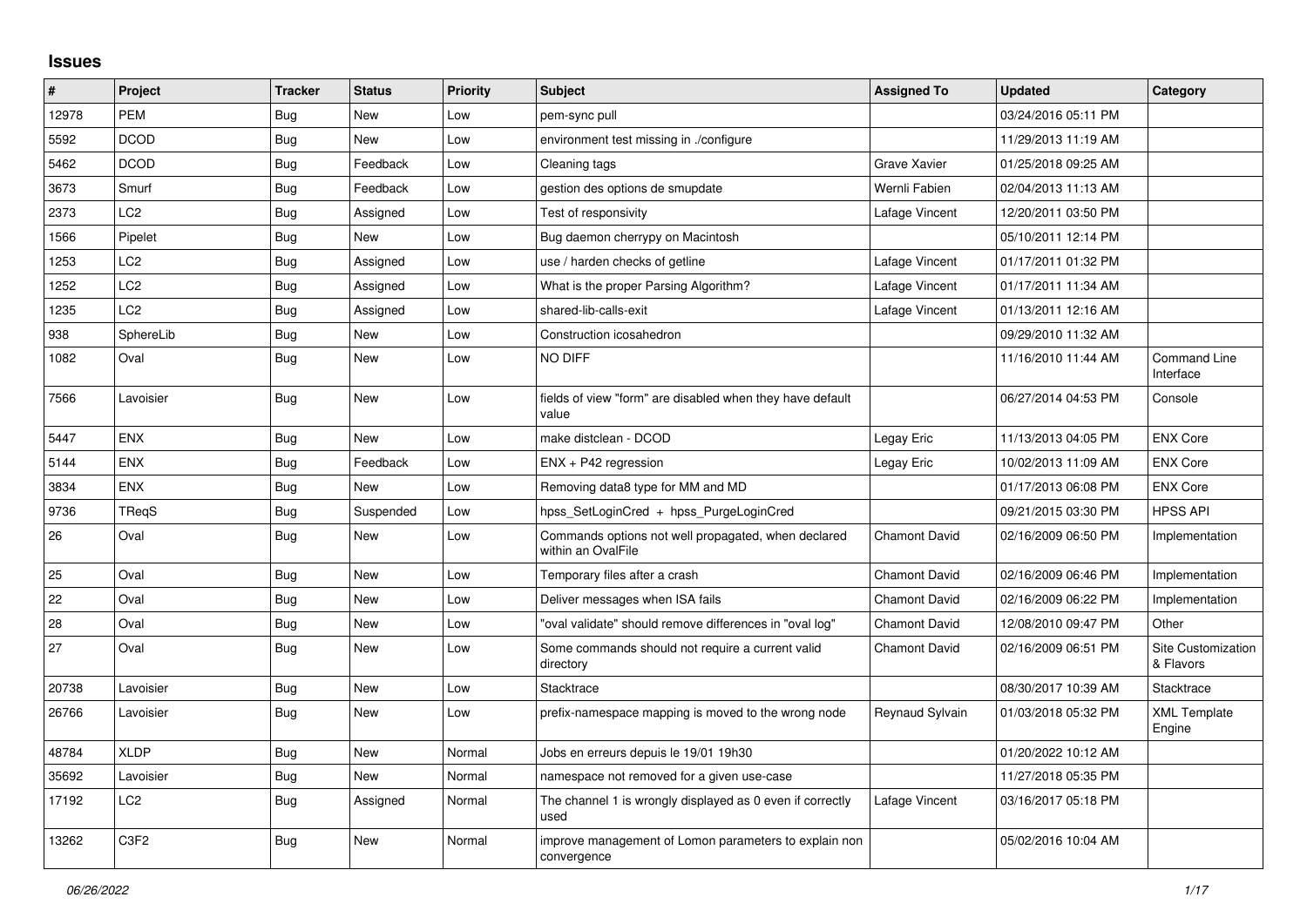| #     | Project                              | <b>Tracker</b> | <b>Status</b> | <b>Priority</b> | Subject                                                                                 | <b>Assigned To</b>                 | <b>Updated</b>      | Category |
|-------|--------------------------------------|----------------|---------------|-----------------|-----------------------------------------------------------------------------------------|------------------------------------|---------------------|----------|
| 13261 | C <sub>3F2</sub>                     | <b>Bug</b>     | Assigned      | Normal          | Read double directly as binary format with PQexecParams<br>or PQexecPrepared            | Lafage Vincent                     | 05/02/2016 09:55 AM |          |
| 13260 | C3F2                                 | <b>Bug</b>     | Assigned      | Normal          | Better protection from code injection with PQescape                                     | Lafage Vincent                     | 05/02/2016 09:56 AM |          |
| 13226 | <b>CLASS</b>                         | <b>Bug</b>     | New           | Normal          | Typo in prompt                                                                          | <b>LENIAU Baptiste</b>             | 04/28/2016 01:44 AM |          |
| 12963 | <b>PEM</b>                           | <b>Bug</b>     | <b>New</b>    | Normal          | add_tool crash                                                                          |                                    | 03/24/2016 09:10 AM |          |
| 12962 | <b>PEM</b>                           | <b>Bug</b>     | <b>New</b>    | Normal          | pem-sync list ???                                                                       |                                    | 03/24/2016 09:05 AM |          |
| 11059 | <b>CLASS</b>                         | <b>Bug</b>     | New           | Normal          | Bad packaging of 4.1.0.tar.gaz                                                          |                                    | 10/09/2015 06:31 AM |          |
| 10786 | <b>CLASS</b>                         | <b>Bug</b>     | New           | Normal          | CLASS Stopped by a "KILL" signal                                                        |                                    | 08/31/2015 07:00 PM |          |
| 10498 | TReqS                                | Bug            | In progress   | Normal          | Mysql Deadlock                                                                          |                                    | 08/03/2015 08:44 AM |          |
| 10313 | <b>PEM</b>                           | <b>Bug</b>     | New           | Normal          | Error message to change !                                                               |                                    | 07/07/2015 09:51 AM |          |
| 10311 | TReqS                                | <b>Bug</b>     | Suspended     | Normal          | Dispatcher create a new queue once the 1st one is<br>activated                          | Chambon Bernard                    | 07/09/2015 03:25 PM |          |
| 10274 | <b>PEM</b>                           | <b>Bug</b>     | <b>New</b>    | Normal          | SYSTEM.ASSERTIONS.ASSERT_FAILURE                                                        |                                    | 07/01/2015 11:12 AM |          |
| 9784  | <b>CLASS</b>                         | <b>Bug</b>     | In progress   | Normal          | Wrong diagnosis                                                                         | <b>MOUGINOT Baptiste</b>           | 05/05/2015 02:21 PM |          |
| 9695  | TReqS                                | <b>Bug</b>     | In progress   | Normal          | Facing ConcurrentModificationException?                                                 | Chambon Bernard                    | 04/14/2015 04:12 PM |          |
| 9558  | TReqS                                | Bug            | New           | Normal          | hpss_cache                                                                              | <b>Brinette</b><br>Pierre-Emmanuel | 04/14/2015 04:15 PM |          |
| 9317  | TReqS                                | <b>Bug</b>     | In progress   | Normal          | Check scalability                                                                       | Chambon Bernard                    | 07/09/2015 03:31 PM |          |
| 9316  | TReqS                                | <b>Bug</b>     | In progress   | Normal          | Check stability                                                                         | Chambon Bernard                    | 07/09/2015 03:31 PM |          |
| 8669  | <b>DCOD</b>                          | <b>Bug</b>     | New           | Normal          | error during compilation                                                                |                                    | 12/05/2014 06:19 PM |          |
| 8379  | Lavoisier                            | <b>Bug</b>     | New           | Normal          | NullPointerException at startup                                                         |                                    | 10/28/2014 04:49 PM |          |
| 8217  | Lavoisier                            | <b>Bug</b>     | New           | Normal          | Logo demo view seems broken                                                             |                                    | 10/13/2014 02:06 PM |          |
| 8055  | Lavoisier                            | <b>Bug</b>     | New           | Normal          | view "debug" fails when Lavoisier is installed in a directory<br>with special character |                                    | 09/19/2014 05:02 PM |          |
| 7706  | <b>AGATA</b>                         | <b>Bug</b>     | New           | Normal          | update IRC services                                                                     | Legay Eric                         | 07/10/2014 12:35 PM |          |
| 7655  | <b>AGATA DAQ</b>                     | Bug            | <b>New</b>    | Normal          | E-log                                                                                   |                                    | 07/08/2014 09:46 AM |          |
| 6062  | <b>CLASS</b>                         | <b>Bug</b>     | New           | Normal          | FabricationPLant Parallelisation (in CLASS.cxx)                                         |                                    | 02/10/2014 11:59 AM |          |
| 5795  | Electronic Control and<br>Monitoring | Bug            | Feedback      | Normal          | Time out digitizer sever                                                                | Pietri Stephane                    | 01/13/2014 10:32 AM |          |
| 5765  | AGATA DAQ                            | <b>Bug</b>     | New           | Normal          | Anode01                                                                                 |                                    | 01/08/2014 02:44 PM |          |
| 5759  | Electronic Control and<br>Monitoring | <b>Bug</b>     | Feedback      | Normal          | bug checknarvalnodes 1                                                                  | Ralet Damian                       | 01/17/2014 10:54 AM |          |
| 1561  | Smurf                                | <b>Bug</b>     | New           | Normal          | Smurf::RRD does not support "base"                                                      |                                    | 04/13/2011 05:00 PM |          |
| 1438  | TReqS                                | <b>Bug</b>     | Assigned      | Normal          | Verifier le status des queues dans treqs                                                | <b>Brinette</b><br>Pierre-Emmanuel | 03/24/2015 04:13 PM |          |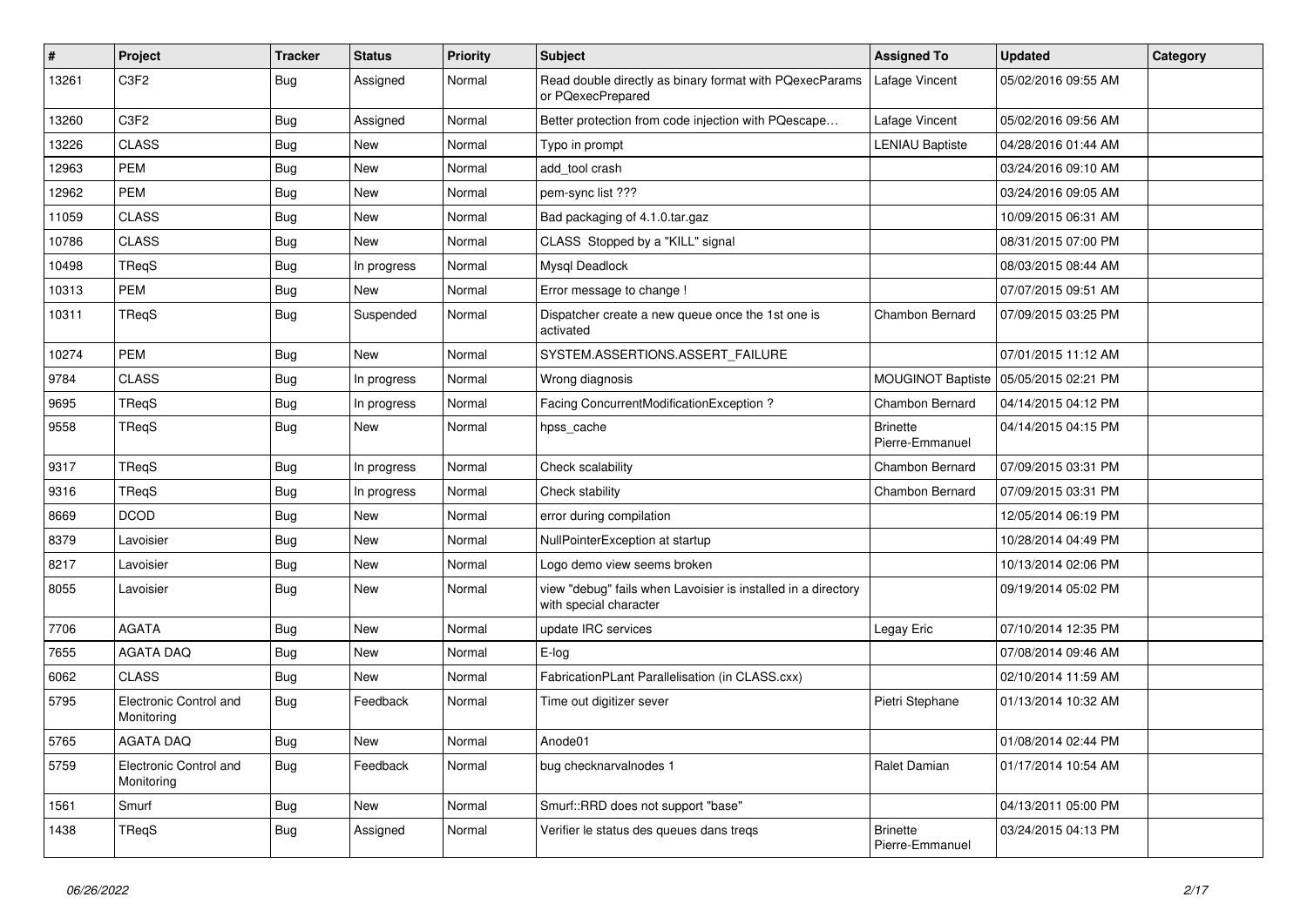| $\pmb{\#}$ | Project                 | <b>Tracker</b> | <b>Status</b> | <b>Priority</b> | <b>Subject</b>                                                                                                            | <b>Assigned To</b>     | <b>Updated</b>      | Category                      |
|------------|-------------------------|----------------|---------------|-----------------|---------------------------------------------------------------------------------------------------------------------------|------------------------|---------------------|-------------------------------|
| 1437       | Pipelet                 | Bug            | New           | Normal          | str_parents not updated in time for glob_parent                                                                           |                        | 03/10/2011 05:51 PM |                               |
| 1003       | SphereLib               | <b>Bug</b>     | New           | Normal          | ps detection                                                                                                              |                        | 10/15/2010 01:51 PM |                               |
| 9623       | Lavoisier               | Bug            | New           | Normal          | SynchronousCacheConnector stays in building state until<br>the calling view is finished                                   |                        | 04/01/2015 06:21 PM | Adaptors                      |
| 5477       | Lavoisier               | Bug            | Assigned      | Normal          | problem avec HTMLSerializer                                                                                               | Lequeux Olivier        | 11/15/2013 11:25 AM | Adaptors                      |
| 7465       | Lavoisier               | <b>Bug</b>     | New           | Normal          | fix all the relative URL used by the web console                                                                          |                        | 06/17/2014 04:57 PM | Console                       |
| 7490       | <b>Topology Manager</b> | Bug            | New           | Normal          | Needed libp42.so.1                                                                                                        |                        | 06/19/2014 11:15 PM | Core TM                       |
| 7073       | <b>Topology Manager</b> | Bug            | New           | Normal          | Off on GTS tree                                                                                                           |                        | 05/07/2014 04:55 PM | Core TM                       |
| 7046       | <b>Topology Manager</b> | Bug            | New           | Normal          | password hardcoded                                                                                                        | Legay Eric             | 05/06/2014 09:54 AM | Core TM                       |
| 7040       | <b>Topology Manager</b> | <b>Bug</b>     | New           | Normal          | Fixing configure                                                                                                          |                        | 04/30/2014 03:46 PM | Core TM                       |
| 5780       | <b>Topology Manager</b> | <b>Bug</b>     | Feedback      | Normal          | reopening shared file                                                                                                     | Grave Xavier           | 01/25/2018 09:18 AM | Core TM                       |
| 8380       | Lavoisier               | Bug            | New           | Normal          | remove attribute @evaluated from generated adaptors<br>documentation                                                      |                        | 10/28/2014 04:51 PM | Doc                           |
| 32         | Oval                    | Bug            | New           | Normal          | Write a more detailed configuration doc                                                                                   | <b>Chamont David</b>   | 02/16/2009 07:18 PM | Documentation                 |
| 23257      | operations-portal-users | <b>Bug</b>     | New           | Normal          | Downtime notification admin page                                                                                          |                        | 10/25/2017 03:57 PM | Downtime<br>Notification      |
| 4184       | <b>ENX</b>              | <b>Bug</b>     | Feedback      | Normal          | fonctionnement ENX linux 64 bits avec gnat_pro-7.1.1                                                                      | Peyré Jean             | 06/11/2013 09:11 PM | <b>Drivers</b>                |
| 33857      | Lavoisier               | <b>Bug</b>     | New           | Normal          | post-processors namespace mapping must be defined in<br>view                                                              |                        | 06/18/2018 01:29 PM | Engine                        |
| 12993      | <b>ENX</b>              | Bug            | New           | Normal          | init.enx                                                                                                                  | Dosme Nicolas          | 03/30/2016 02:37 PM | <b>ENX Core</b>               |
| 5448       | <b>ENX</b>              | Bug            | New           | Normal          | configure enx                                                                                                             |                        | 10/30/2013 10:31 AM | <b>ENX Core</b>               |
| 21         | Oval                    | Bug            | New           | Normal          | What happens when a subdirectory is reused in several<br>environments?                                                    | <b>Chamont David</b>   | 02/16/2009 07:00 PM | OvalFile                      |
| 29154      | Lavoisier               | Bug            | New           | Normal          | wrong context when mixing <element-create-as-parent><br/>and <element-create></element-create></element-create-as-parent> | Reynaud Sylvain        | 03/06/2018 11:09 AM | <b>XML Template</b><br>Engine |
| 27459      | Lavoisier               | <b>Bug</b>     | New           | Normal          | namespace disappear when root node is renamed                                                                             | <b>Reynaud Sylvain</b> | 01/31/2018 02:44 PM | <b>XML Template</b><br>Engine |
| 11100      | Lavoisier               | Bug            | New           | Normal          | <element-ignore> should not remove the namespace<br/>declaration (xmlns)</element-ignore>                                 |                        | 10/16/2015 01:48 PM | <b>XML Template</b><br>Engine |
| 44518      | IN2P3-Forge             | Bug            | In progress   | High            | find-user dialog much slower since migration                                                                              | ROUET Jean-René        | 05/05/2021 02:28 PM |                               |
| 10314      | PEM                     | Bug            | New           | High            | Environment compliant with CLI                                                                                            |                        | 07/07/2015 09:57 AM |                               |
| 9883       | <b>CLASS</b>            | <b>Bug</b>     | New           | High            | Copy past from user manual                                                                                                |                        | 05/18/2015 10:26 PM |                               |
| 8995       | SphereLib               | <b>Bug</b>     | New           | High            | python2.7-config                                                                                                          |                        | 01/28/2015 04:21 PM |                               |
| 7587       | <b>Topology Manager</b> | <b>Bug</b>     | New           | High            | Replace an item                                                                                                           |                        | 06/30/2014 05:42 PM |                               |
| 3154       | C3F2                    | <b>Bug</b>     | Assigned      | High            | Uniformisation of range and color                                                                                         | Lafage Vincent         | 03/25/2016 01:06 AM |                               |
| 714        | TReqS                   | Bug            | New           | High            | Annuler un staging en cours                                                                                               |                        | 03/24/2015 04:34 PM |                               |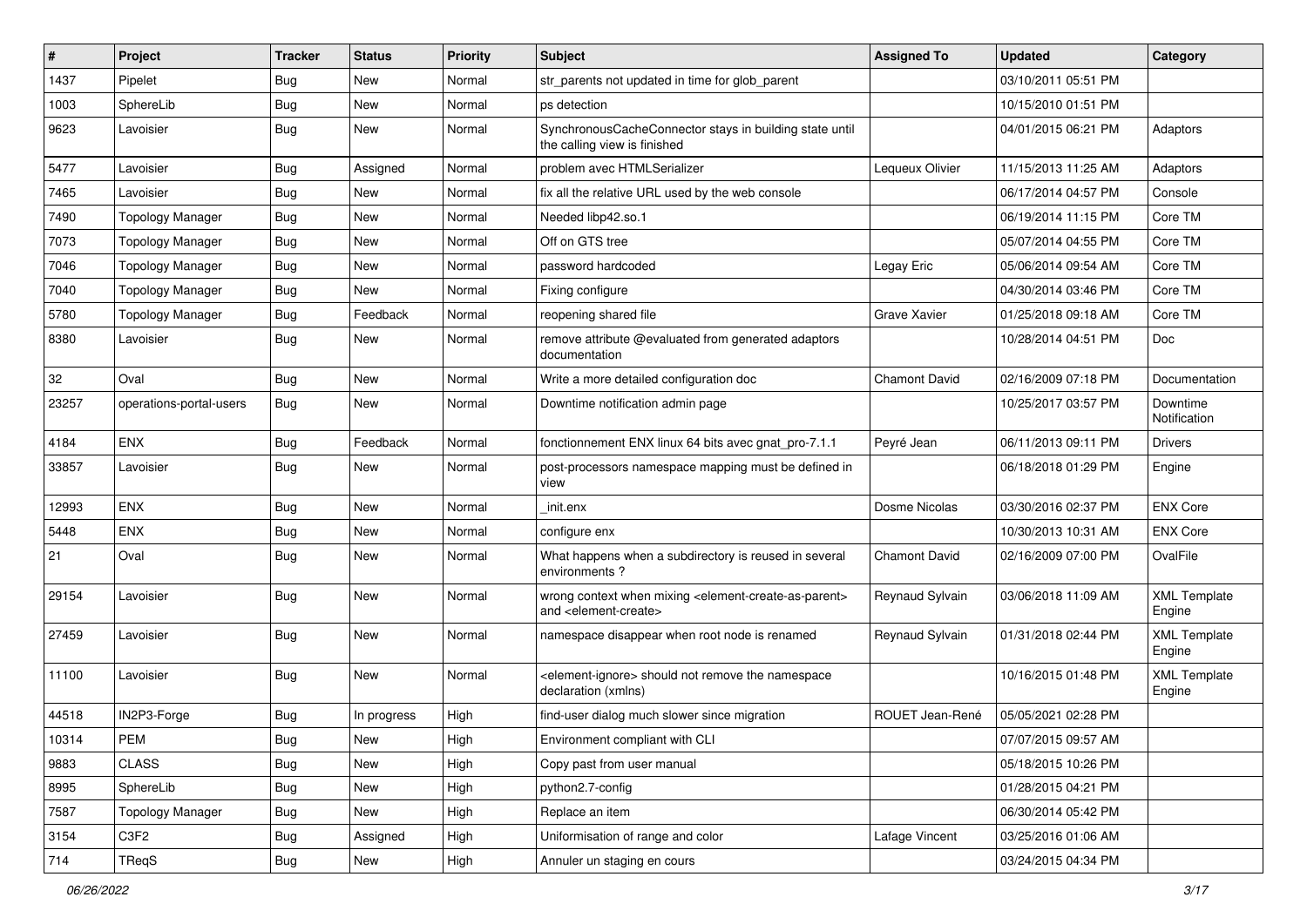| $\sharp$ | Project                              | <b>Tracker</b> | <b>Status</b> | <b>Priority</b> | Subject                                                           | <b>Assigned To</b>   | <b>Updated</b>      | Category                         |
|----------|--------------------------------------|----------------|---------------|-----------------|-------------------------------------------------------------------|----------------------|---------------------|----------------------------------|
| 432      | Smurf                                | <b>Bug</b>     | New           | High            | creation de fichiers vides                                        |                      | 04/23/2021 11:44 AM |                                  |
| 113      | ENX                                  | Bug            | Feedback      | High            | remove reference to T_Result constants                            | Legay Eric           | 05/16/2011 01:26 PM | <b>Driver Generator</b>          |
| 7736     | <b>Topology Manager</b>              | <b>Bug</b>     | New           | High            | Generate electronic config files without GTS                      | Legay Eric           | 09/22/2014 05:12 PM | <b>GUI</b>                       |
| 4068     | Pipelet                              | <b>Bug</b>     | <b>New</b>    | High            | Tagging works randomly with konqueror                             |                      | 03/07/2013 10:39 AM | Web                              |
| 16627    | CC-IN2P3                             | <b>Bug</b>     | <b>New</b>    | Urgent          | prise cassée bureau 311 b                                         |                      | 01/12/2017 02:27 PM |                                  |
| 9916     | <b>CLASS</b>                         | <b>Bug</b>     | Feedback      | Urgent          | CLASS compilation fails with gcc5 (5.1.0)                         |                      | 06/30/2015 11:55 PM |                                  |
| 2753     | Pipelet                              | <b>Bug</b>     | New           | Urgent          | retrieve hook name from source code                               |                      | 05/22/2012 02:36 PM |                                  |
| 351      | RIsngCons                            | Bug            | <b>New</b>    | Urgent          | Refresh only on action                                            | <b>Puel Mattieu</b>  | 04/08/2016 04:07 PM |                                  |
| 7644     | <b>Topology Manager</b>              | <b>Bug</b>     | Suspended     | Urgent          | Compilation problem im main branch feature-gui                    | Legay Eric           | 07/04/2014 02:27 PM | Core TM                          |
| 905      | Oval                                 | Bug            | <b>New</b>    | Urgent          | Use of parenthesis in diffline regular expression                 | <b>Chamont David</b> | 09/14/2010 06:17 PM | Diff command                     |
| 723      | Pipelet                              | <b>Bug</b>     | Assigned      | Urgent          | Timers on lock                                                    | <b>Betoule Marc</b>  | 03/08/2011 09:07 PM | Engine                           |
| 172      | Oval                                 | Bug            | <b>New</b>    | Urgent          | Automatic variables                                               | <b>Chamont David</b> | 10/02/2009 02:24 PM | Run command                      |
| 1083     | Oval                                 | Bug            | <b>New</b>    | Immediate       | oval log -gui                                                     |                      | 11/16/2010 11:45 AM | <b>Command Line</b><br>Interface |
| 12976    | <b>PEM</b>                           | Feature        | New           | Low             | pem-sync co_pem                                                   |                      | 03/24/2016 05:00 PM |                                  |
| 11484    | Lavoisier                            | Feature        | New           | Low             | improve command "lavoisier-upgrade.sh"                            |                      | 04/10/2018 11:06 AM |                                  |
| 5757     | <b>Topology Manager</b>              | Feature        | New           | Low             | Topology manager- error detection in mezzanine                    |                      | 01/07/2014 01:29 PM |                                  |
| 5751     | Electronic Control and<br>Monitoring | Feature        | <b>New</b>    | Low             | buildcfg with some error message                                  |                      | 01/06/2014 05:43 PM |                                  |
| 5729     | <b>Topology Manager</b>              | Feature        | <b>New</b>    | Low             | Title in firefox                                                  |                      | 01/03/2014 06:58 PM |                                  |
| 5503     | <b>DCOD</b>                          | Feature        | New           | Low             | test ada 2012 in ./configure                                      |                      | 11/13/2013 04:54 PM |                                  |
| 5377     | <b>CLASS</b>                         | Feature        | New           | Low             | enrichment factory                                                |                      | 10/21/2013 03:15 PM |                                  |
| 5376     | <b>CLASS</b>                         | Feature        | New           | Low             | Reactor batch creation                                            |                      | 10/21/2013 03:14 PM |                                  |
| 5350     | <b>CLASS</b>                         | Feature        | New           | Low             | Set some quality criteria on Pu when building a MOX fuel          |                      | 10/22/2013 11:50 AM |                                  |
| 5329     | <b>CLASS</b>                         | Feature        | New           | Low             | Power density                                                     |                      | 10/14/2013 05:58 PM |                                  |
| 4937     | <b>DCOD</b>                          | Feature        | New           | Low             | Implement Hobbit/Zabbix scripts                                   | Grave Xavier         | 08/27/2013 11:19 AM |                                  |
| 3992     | Pipelet                              | Feature        | New           | Low             | directory in data with specific color                             |                      | 02/20/2013 05:19 PM |                                  |
| 3043     | APCScheduler                         | Feature        | New           | Low             | option submit                                                     | Colley Jean-Marc     | 03/10/2016 12:43 PM |                                  |
| 3022     | <b>AGATA DAQ</b>                     | Feature        | New           | Low             | [ELOG] change the "From"                                          |                      | 07/26/2012 10:18 AM |                                  |
| 2118     | LC <sub>2</sub>                      | Feature        | New           | Low             | Prepare the Command Line Interface of validator to parse<br>rdRam | Lafage Vincent       | 10/20/2011 04:20 PM |                                  |
| 2112     | LC <sub>2</sub>                      | Feature        | New           | Low             | Rorc lib                                                          |                      | 04/08/2013 06:11 PM |                                  |
| 2076     | LC <sub>2</sub>                      | Feature        | New           | Low             | Finer grained report for boot Crocus script                       |                      | 10/11/2011 02:18 PM |                                  |
| 1255     | LC <sub>2</sub>                      | Feature        | Assigned      | Low             | Provide proper Shared-Object name to libraries                    | Lafage Vincent       | 01/17/2011 01:39 PM |                                  |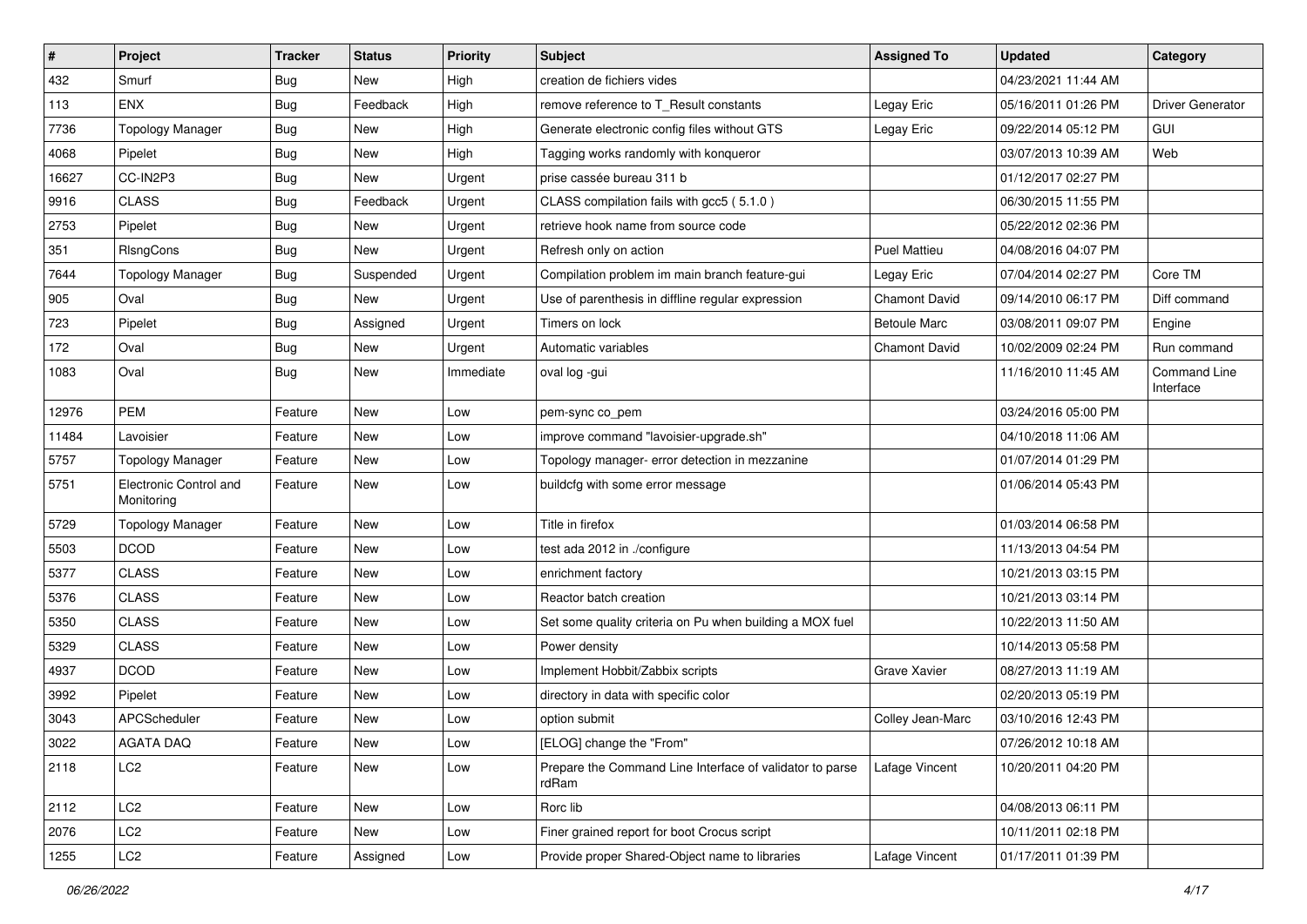| $\pmb{\#}$ | <b>Project</b>          | <b>Tracker</b> | <b>Status</b> | <b>Priority</b> | <b>Subject</b>                                     | <b>Assigned To</b>  | <b>Updated</b>      | Category |
|------------|-------------------------|----------------|---------------|-----------------|----------------------------------------------------|---------------------|---------------------|----------|
| 1254       | LC <sub>2</sub>         | Feature        | Assigned      | Low             | Add Tooltip for the three LC2 modes                | Lafage Vincent      | 01/17/2011 01:34 PM |          |
| 1232       | LC <sub>2</sub>         | Feature        | Assigned      | Low             | Include parseCrocusVersion in the Crocus Thread    | Lafage Vincent      | 01/12/2011 12:18 AM |          |
| 1231       | LC <sub>2</sub>         | Feature        | Assigned      | Low             | Include boot in the Crocus Thread                  | Lafage Vincent      | 01/12/2011 12:16 AM |          |
| 959        | SphereLib               | Feature        | New           | Low             | intégrer ginp                                      |                     | 10/06/2010 11:30 AM |          |
| 890        | SphereLib               | Feature        | <b>New</b>    | Low             | spline with order $!= 3$                           |                     | 09/06/2010 03:08 PM |          |
| 748        | Pipelet                 | Feature        | New           | Low             | Git and CVS repositories                           | Le Jeune Maude      | 03/11/2011 11:41 AM |          |
| 631        | ftsmonitor              | Feature        | New           | Low             | History of a DN access                             |                     | 10/22/2010 10:10 AM |          |
| 500        | TReqS                   | Feature        | New           | Low             | Injecter les information d'opération vers COLLOS   |                     | 03/24/2015 04:29 PM |          |
| 425        | TReqS                   | Feature        | New           | Low             | Durée de vie des métadata                          |                     | 03/24/2015 04:30 PM |          |
| 202        | Smurf                   | Feature        | New           | Low             | Smurf::DB::Getopt add fping to smelect             |                     | 10/21/2009 04:46 PM |          |
| 187        | RIsngCons               | Feature        | New           | Low             | Abort limit/delete/ack                             | <b>Puel Mattieu</b> | 10/07/2009 01:08 PM |          |
| 93         | RIsngCons               | Feature        | New           | Low             | Touche pour forcer le renouvellement de cache      |                     | 03/31/2009 10:16 AM |          |
| 87         | RIsngCons               | Feature        | New           | Low             | Limiter la taille du cache                         |                     | 03/30/2009 03:32 PM |          |
| 86         | RIsngCons               | Feature        | New           | Low             | Tris dynamiques                                    |                     | 03/30/2009 03:31 PM |          |
| 6864       | Lavoisier               | Feature        | New           | Low             | support IP v6 in adaptor IPAddressAuthenticator    | Schwarz Lionel      | 04/15/2014 02:11 PM | Adaptors |
| 6687       | Lavoisier               | Feature        | New           | Low             | develop a CronTrigger                              |                     | 03/27/2014 04:36 PM | Adaptors |
| 6360       | Lavoisier               | Feature        | New           | Low             | develop a EntriesProcessor (or a EntriesRenderer)  |                     | 03/05/2014 03:22 PM | Adaptors |
| 5009       | Lavoisier               | Feature        | <b>New</b>    | Low             | <b>ICalRenderer</b>                                |                     | 01/21/2014 06:02 PM | Adaptors |
| 5008       | Lavoisier               | Feature        | New           | Low             | <b>ICalSerializer</b>                              |                     | 01/21/2014 06:01 PM | Adaptors |
| 4934       | Lavoisier               | Feature        | New           | Low             | implement some additional cache adaptors           |                     | 02/07/2014 04:59 PM | Adaptors |
| 4906       | Lavoisier               | Feature        | New           | Low             | XPath2SQLTemplate: add support for SQL functions   |                     | 03/24/2014 10:26 AM | Adaptors |
| 4905       | Lavoisier               | Feature        | New           | Low             | XPath2SQLTemplate: add support for XPath functions |                     | 03/24/2014 10:26 AM | Adaptors |
| 4904       | Lavoisier               | Feature        | New           | Low             | XPath2SQLTemplate : add support for ORDER BY       |                     | 03/24/2014 10:26 AM | Adaptors |
| 4871       | Lavoisier               | Feature        | New           | Low             | ExcelSerializer                                    |                     | 03/24/2014 10:26 AM | Adaptors |
| 4870       | Lavoisier               | Feature        | New           | Low             | BinarySerializer                                   |                     | 03/24/2014 10:26 AM | Adaptors |
| 4867       | Lavoisier               | Feature        | New           | Low             | ScalaProcessor                                     |                     | 03/24/2014 10:26 AM | Adaptors |
| 4866       | Lavoisier               | Feature        | New           | Low             | <b>XQueryConnector</b>                             |                     | 03/24/2014 10:26 AM | Adaptors |
| 4865       | Lavoisier               | Feature        | New           | Low             | support remote connection in JMXConnector          |                     | 03/24/2014 10:26 AM | Adaptors |
| 4863       | Lavoisier               | Feature        | New           | Low             | YAMLRenderer                                       |                     | 03/24/2014 10:26 AM | Adaptors |
| 5442       | Lavoisier               | Feature        | New           | Low             | create a view 'stoppoint'                          | Lequeux Olivier     | 10/29/2013 05:02 PM | Console  |
| 5719       | <b>Topology Manager</b> | Feature        | New           | Low             | Launching server easily                            | Dosme Nicolas       | 01/09/2014 03:53 PM | Core TM  |
| 30741      | Lavoisier               | Feature        | New           | Low             | add research button on web site                    |                     | 04/04/2018 10:53 AM | Doc      |
| 30735      | Lavoisier               | Feature        | New           | Low             | write documentation about the admin web console    |                     | 04/04/2018 10:52 AM | Doc      |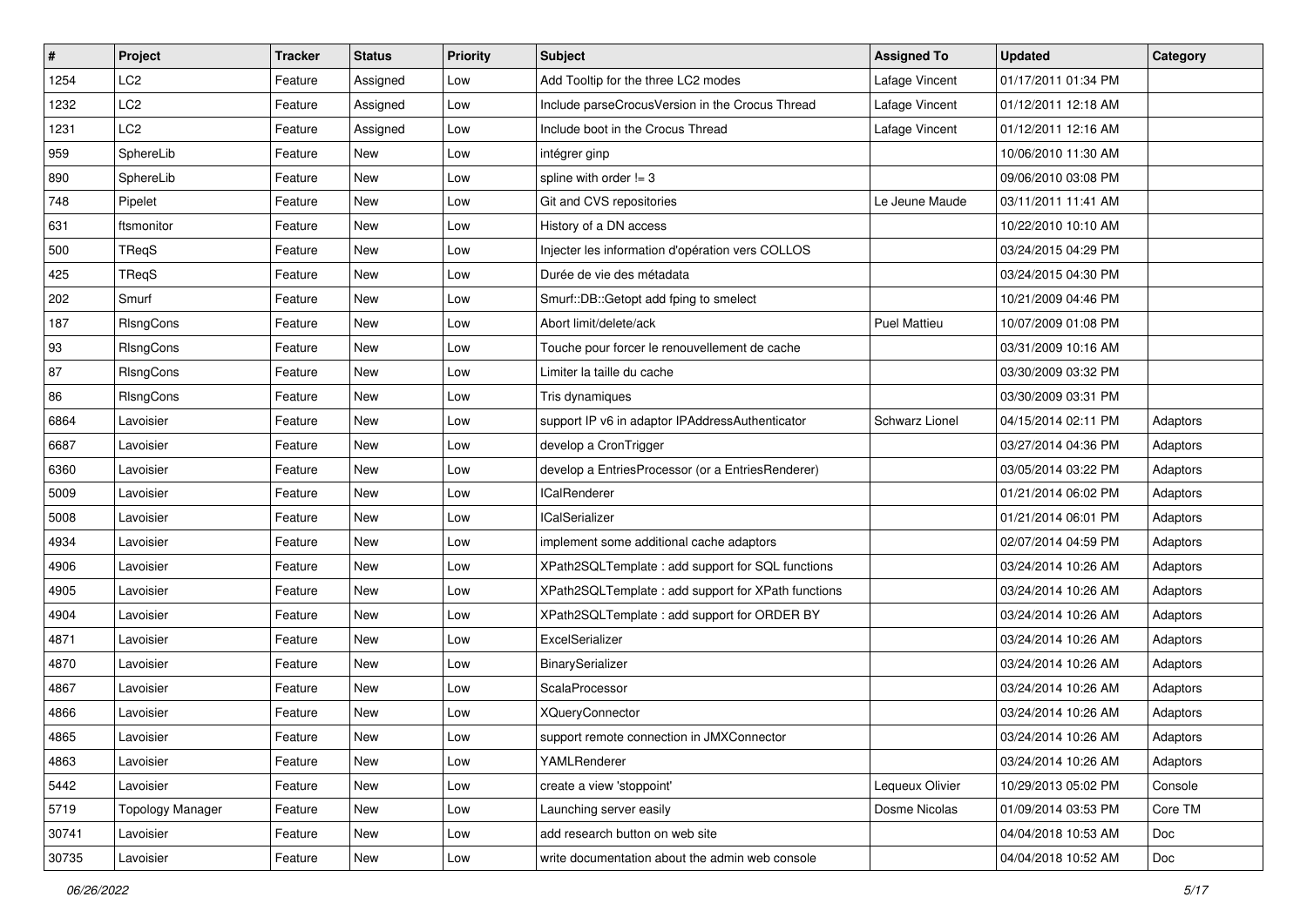| $\vert$ # | Project    | <b>Tracker</b> | <b>Status</b> | <b>Priority</b> | Subject                                                                                                                             | <b>Assigned To</b>   | Updated             | Category                |
|-----------|------------|----------------|---------------|-----------------|-------------------------------------------------------------------------------------------------------------------------------------|----------------------|---------------------|-------------------------|
| 852       | <b>ENX</b> | Feature        | New           | Low             | Better handling of exception in empty skeleton                                                                                      | Legay Eric           | 01/30/2013 03:58 PM | <b>Driver Generator</b> |
| 5527      | <b>ENX</b> | Feature        | New           | Low             | Named register list                                                                                                                 |                      | 11/18/2013 05:30 PM | <b>Drivers</b>          |
| 33350     | Lavoisier  | Feature        | New           | Low             | add a XPath function multireplace()                                                                                                 |                      | 05/31/2018 03:49 PM | Engine                  |
| 6353      | Lavoisier  | Feature        | New           | Low             | support new parameter type "Language"                                                                                               |                      | 03/24/2014 10:40 AM | Engine                  |
| 6325      | Lavoisier  | Feature        | New           | Low             | enable limiting the maximum output size                                                                                             |                      | 03/24/2014 10:40 AM | Engine                  |
| 6303      | Lavoisier  | Feature        | New           | Low             | support attributes @package and @id on <config></config>                                                                            |                      | 03/24/2014 10:31 AM | Engine                  |
| 6260      | Lavoisier  | Feature        | New           | Low             | support introspection of view-template                                                                                              |                      | 03/24/2014 10:40 AM | Engine                  |
| 5558      | Lavoisier  | Feature        | New           | Low             | add XPath function build_xpath()                                                                                                    |                      | 11/29/2013 09:58 AM | Engine                  |
| 5090      | Lavoisier  | Feature        | New           | Low             | add new adaptor type : <writer></writer>                                                                                            |                      | 03/24/2014 10:26 AM | Engine                  |
| 734       | Pipelet    | Feature        | Assigned      | Low             | Rapport Latex                                                                                                                       | <b>Betoule Marc</b>  | 02/10/2011 11:52 PM | Engine                  |
| 4652      | <b>ENX</b> | Feature        | New           | Low             | rename appenders.ad[sb]                                                                                                             |                      | 06/13/2013 10:19 AM | <b>ENX Core</b>         |
| 2644      | <b>ENX</b> | Feature        | New           | Low             | Que faire en cas de multiple connexion sans quit                                                                                    |                      | 01/22/2013 05:04 PM | <b>ENX Core</b>         |
| 656       | <b>ENX</b> | Feature        | New           | Low             | named register                                                                                                                      |                      | 01/30/2013 03:59 PM | <b>ENX Core</b>         |
| 37        | Oval       | Feature        | New           | Low             | Automatically select the shell flavor                                                                                               | Chamont David        | 02/16/2009 07:44 PM | Implementation          |
| 36        | Oval       | Feature        | New           | Low             | Extend tasks with begin/end directory commands                                                                                      | <b>Chamont David</b> | 02/16/2009 07:42 PM | Other                   |
| 29        | Oval       | Feature        | New           | Low             | The build tool should handle directories?                                                                                           | Chamont David        | 02/16/2009 07:06 PM | Other                   |
| 5525      | Lavoisier  | Feature        | Assigned      | Low             | enable configuring trust-store with a directory                                                                                     | Schwarz Lionel       | 11/19/2013 03:16 PM | Service                 |
| 47957     | LabInvent  | Feature        | New           | Normal          | *** F - ENTITY - Les GROUPES (de User ou Materiel) :<br>Thématique, Métier, Projet, Site (+ Pole ou Service ?)                      |                      | 12/13/2021 11:12 AM |                         |
| 47951     | LabInvent  | Feature        | <b>New</b>    | Normal          | *** F - Etiquettes & Imprimantes                                                                                                    |                      | 11/30/2021 01:42 PM |                         |
| 47932     | LabInvent  | Feature        | New           | Normal          | *** F - DOC (documentation)                                                                                                         |                      | 11/30/2021 01:10 PM |                         |
| 47895     | LabInvent  | Feature        | New           | Normal          | *** F - ENTITY - Documents attachés (à Materiel ou Suivi)                                                                           |                      | 12/13/2021 11:09 AM |                         |
| 47869     | LabInvent  | Feature        | New           | Normal          | *** F - Tests                                                                                                                       |                      | 12/06/2021 02:28 PM |                         |
| 47865     | LabInvent  | Feature        | New           | Normal          | *** F - Configuration générale                                                                                                      |                      | 12/13/2021 11:06 AM |                         |
| 47864     | LabInvent  | Feature        | New           | Normal          | *** F - ENTITY - Autres                                                                                                             |                      | 11/30/2021 12:57 PM |                         |
| 47862     | LabInvent  | Feature        | New           | Normal          | *** F - ENTITY - Prets (de Materiel)                                                                                                |                      | 12/13/2021 11:10 AM |                         |
| 45484     | PyROS      | Feature        | New           | Normal          | **** D5 - Images management (L1-L2)                                                                                                 |                      | 02/02/2022 02:36 PM |                         |
| 45481     | PyROS      | Feature        | New           | Normal          | **** D2 - Users & Programs                                                                                                          |                      | 03/29/2022 09:17 AM |                         |
| 44721     | PyROS      | Feature        | New           | Normal          | *** GF4 - QUAL - Quality & Tests - High level tests<br>(integration & functional), plan tests, validation des<br>exigences (qualif) |                      | 03/16/2022 04:55 PM |                         |
| 44661     | PyROS      | Feature        | New           | Normal          | *** SF13 - IAF - Images Fetching (quicklook & download)                                                                             |                      | 03/15/2022 04:49 PM |                         |
| 44659     | PyROS      | Feature        | New           | Normal          | *** GF3 - INFRA - Hardware, Operating System, Network,<br>Security & Safety                                                         |                      | 03/16/2022 04:51 PM |                         |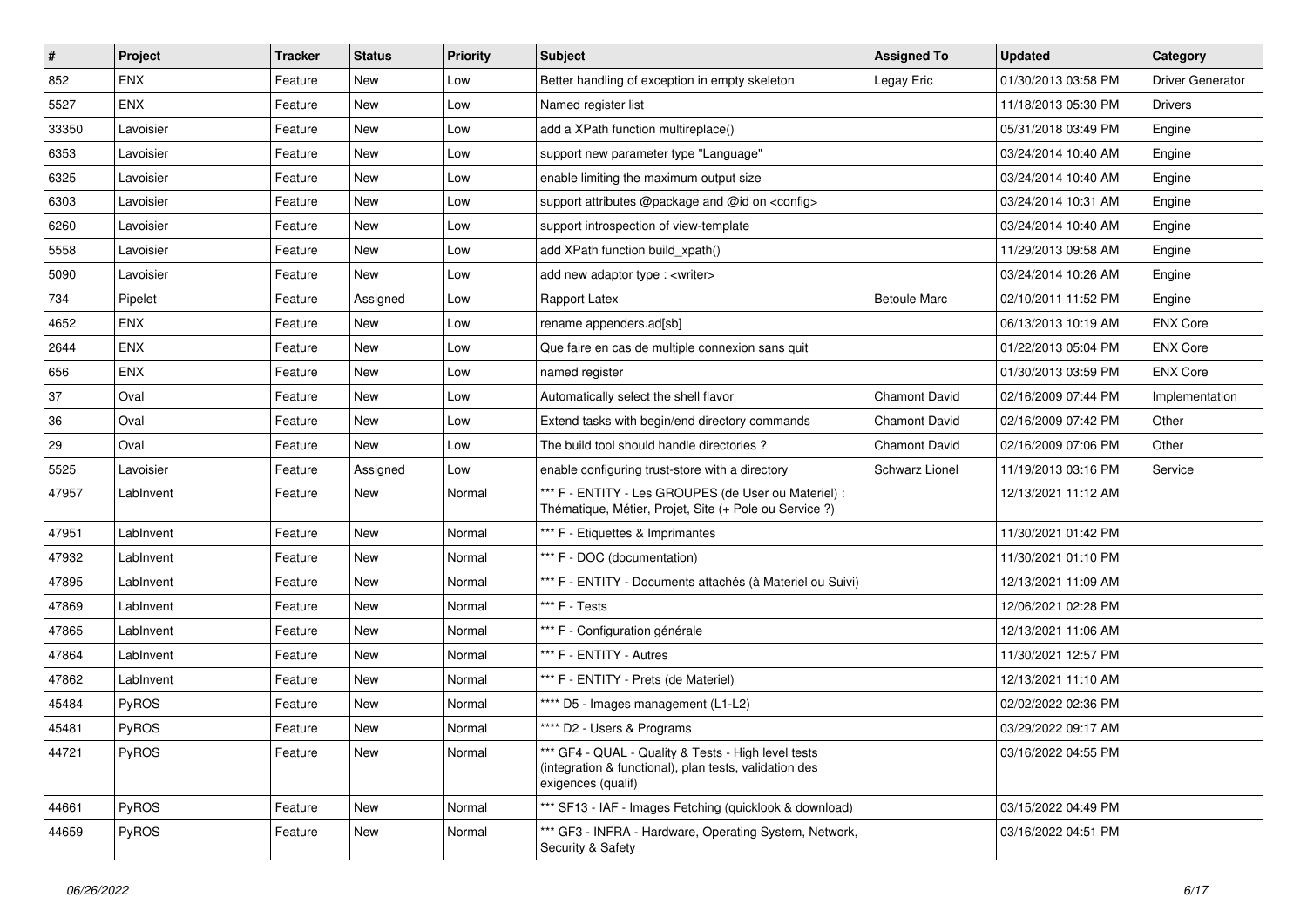| $\sharp$ | Project           | <b>Tracker</b> | <b>Status</b> | <b>Priority</b> | Subject                                                                                                               | <b>Assigned To</b>       | <b>Updated</b>      | Category |
|----------|-------------------|----------------|---------------|-----------------|-----------------------------------------------------------------------------------------------------------------------|--------------------------|---------------------|----------|
| 44584    | PyROS             | Feature        | New           | Normal          | *** SF10 - CAL - Calibration (Dark/Bias/Flat)                                                                         |                          | 03/15/2022 04:48 PM |          |
| 44514    | PyROS             | Feature        | <b>New</b>    | Normal          | *** SF11 - IPC - Images Processing (Grenouille)                                                                       | Klotz Alain              | 03/15/2022 04:44 PM |          |
| 44165    | PyROS             | Feature        | New           | Normal          | *** SF16 - DSH - General monitoring: Dashboard<br>(website)                                                           |                          | 03/15/2022 11:26 PM |          |
| 44164    | PyROS             | Feature        | <b>New</b>    | Normal          | *** SF12 - IAN - Images Analysis (Triton)                                                                             |                          | 03/15/2022 04:48 PM |          |
| 44163    | PyROS             | Feature        | New           | Normal          | *** SF09 - CMC - Command Control - Telescope &<br>Instruments Control & Monitoring (DeviceController,<br>AgentDevice) |                          | 03/16/2022 07:28 AM |          |
| 44160    | PyROS             | Feature        | <b>New</b>    | Normal          | *** SF07 - PLN - Observation Sequences Planning &<br>Scheduling                                                       |                          | 03/15/2022 04:46 PM |          |
| 44159    | PyROS             | Feature        | New           | Normal          | *** SF03 - ENV - Environment Monitoring (int/ext,<br>observatory & weather)                                           |                          | 05/05/2022 09:54 AM |          |
| 44158    | PyROS             | Feature        | <b>New</b>    | Normal          | *** SF06 - ALR - Alerts Management                                                                                    |                          | 03/15/2022 04:46 PM |          |
| 44154    | PyROS             | Feature        | In progress   | Normal          | *** SF02 - SCP - Scientific Programs Management                                                                       |                          | 03/29/2022 09:17 AM |          |
| 44153    | PyROS             | Feature        | New           | Normal          | *** SF05 - SEQ - Observation Sequences Management                                                                     | Koralewski Alexis        | 02/23/2022 10:45 AM |          |
| 44150    | PyROS             | Feature        | In progress   | Normal          | *** SF01 - USR - Users, Roles, and Authorizations<br>Management                                                       |                          | 03/29/2022 09:14 AM |          |
| 37461    | Lavoisier         | Feature        | <b>New</b>    | Normal          | add support for jdk 11                                                                                                |                          | 04/25/2019 01:53 PM |          |
| 37409    | TReqS             | Feature        | New           | Normal          | Statistiques sur les queues dans les logs                                                                             |                          | 04/11/2019 01:40 PM |          |
| 34801    | Lavoisier         | Feature        | New           | Normal          | add support for attribute @if in element view/variable                                                                |                          | 07/31/2018 12:57 PM |          |
| 31881    | Narval Standalone | Feature        | New           | Normal          | Logs de l'instance                                                                                                    | Théo Le Guen             | 04/24/2018 03:59 PM |          |
| 12975    | <b>PEM</b>        | Feature        | New           | Normal          | pem-sync co_pem                                                                                                       |                          | 03/24/2016 04:54 PM |          |
| 12974    | PEM               | Feature        | New           | Normal          | pem-sync cp_pem                                                                                                       |                          | 03/24/2016 04:52 PM |          |
| 12961    | PEM               | Feature        | New           | Normal          | PEM version                                                                                                           |                          | 03/24/2016 09:03 AM |          |
| 10871    | <b>CLASS</b>      | Feature        | New           | Normal          | <b>Nominal Power</b>                                                                                                  |                          | 09/10/2015 05:27 PM |          |
| 10273    | PEM               | Feature        | New           | Normal          | Easier configuration process                                                                                          |                          | 07/01/2015 11:11 AM |          |
| 10255    | <b>CLASS</b>      | Feature        | New           | Normal          | Take into account Load Factor Evolution                                                                               | <b>MOUGINOT Baptiste</b> | 06/26/2015 11:33 AM |          |
| 9799     | Lavoisier         | Feature        | New           | Normal          | esxl function missing : add-duration                                                                                  |                          | 04/30/2015 11:00 AM |          |
| 9789     | <b>CLASS</b>      | Feature        | <b>New</b>    | Normal          | Multi Stream in EQM                                                                                                   |                          | 04/29/2015 12:12 PM |          |
| 9788     | <b>CLASS</b>      | Feature        | New           | Normal          | Multi Stream in FabricationPlant                                                                                      |                          | 04/29/2015 12:10 PM |          |
| 9787     | <b>CLASS</b>      | Feature        | New           | Normal          | Multi Stream in FabricationPlant/EQM                                                                                  |                          | 04/29/2015 12:10 PM |          |
| 9704     | Lavoisier         | Feature        | New           | Normal          | add option --override to lavoisier-upgrade.sh                                                                         |                          | 04/15/2015 10:07 AM |          |
| 9534     | Pipelet           | Feature        | New           | Normal          | logging of stdout and stderr                                                                                          |                          | 03/25/2015 02:31 PM |          |
| 9335     | TReqS             | Feature        | Assigned      | Normal          | SIGINT  TERM   HUP                                                                                                    | Chambon Bernard          | 05/06/2015 08:26 AM |          |
| 8668     | DCOD              | Feature        | New           | Normal          | filterdiff is missing                                                                                                 |                          | 12/05/2014 06:17 PM |          |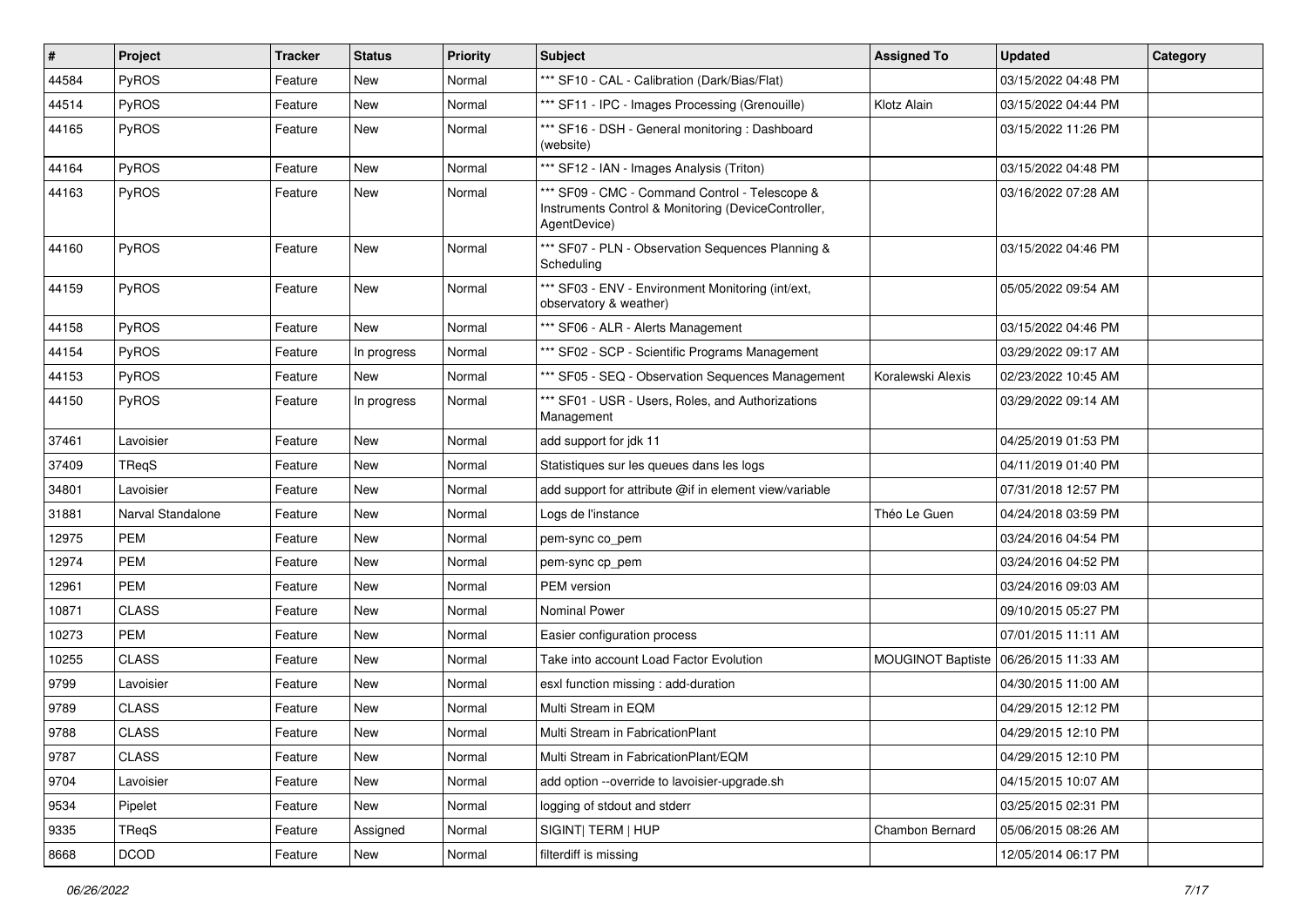| $\pmb{\#}$ | Project                 | <b>Tracker</b> | <b>Status</b> | <b>Priority</b> | Subject                                                                         | <b>Assigned To</b>    | <b>Updated</b>      | Category |
|------------|-------------------------|----------------|---------------|-----------------|---------------------------------------------------------------------------------|-----------------------|---------------------|----------|
| 8667       | <b>DCOD</b>             | Feature        | New           | Normal          | uuid missing                                                                    |                       | 12/05/2014 06:14 PM |          |
| 8369       | LC <sub>2</sub>         | Feature        | New           | Normal          | Standardize by relying on GNU getopt instead of<br>proprietary cmdline          | Lafage Vincent        | 10/27/2014 07:06 PM |          |
| 8262       | Pipelet                 | Feature        | New           | Normal          | LocalRepository: recursive search of segment source<br>script                   |                       | 10/19/2014 05:13 PM |          |
| 8132       | Lavoisier               | Feature        | <b>New</b>    | Normal          | support attribute @first-child-attributes in <element></element>                |                       | 09/30/2014 04:28 PM |          |
| 7811       | Lavoisier               | Feature        | New           | Normal          | support server-side argument validation with XPath                              |                       | 07/30/2014 05:05 PM |          |
| 7641       | KickSlot                | Feature        | In progress   | Normal          | Procédure perte mot de passe                                                    | <b>Flieller Cyril</b> | 09/04/2014 02:55 PM |          |
| 7379       | <b>CLASS</b>            | Feature        | New           | Normal          | FrontEnd                                                                        | MOUGINOT Baptiste     | 06/11/2014 11:05 AM |          |
| 7037       | <b>Topology Manager</b> | Feature        | <b>New</b>    | Normal          | Configuration file for TM                                                       |                       | 04/30/2014 03:11 PM |          |
| 6748       | <b>CLASS</b>            | Feature        | <b>New</b>    | Normal          | Charger un parc présimulé à partir du .root                                     |                       | 04/03/2014 11:36 AM |          |
| 5726       | <b>Topology Manager</b> | Feature        | New           | Normal          | Display                                                                         |                       | 01/06/2014 09:21 AM |          |
| 3039       | APCScheduler            | Feature        | <b>New</b>    | Normal          | création de tarball sans exécutable                                             |                       | 07/31/2012 06:11 PM |          |
| 2431       | LC <sub>2</sub>         | Feature        | Assigned      | Normal          | Enforce stricter checks on startup precondition                                 | Lafage Vincent        | 02/03/2012 09:54 PM |          |
| 755        | SphereLib               | Feature        | <b>New</b>    | Normal          | Parallélisation de cat2mask                                                     |                       | 06/14/2010 04:34 PM |          |
| 754        | SphereLib               | Feature        | New           | Normal          | Parallélisation de la routine apodize mask                                      |                       | 06/14/2010 04:33 PM |          |
| 597        | Oval                    | Feature        | New           | Normal          | YAML comme langage de configuration ?                                           |                       | 05/11/2010 01:36 PM |          |
| 520        | TReqS                   | Feature        | New           | Normal          | Communication entre Serveur et Client sans Base de<br>données                   |                       | 03/24/2015 04:37 PM |          |
| 517        | TReaS                   | Feature        | <b>New</b>    | Normal          | Outils d'administation pour Treqs                                               |                       | 03/24/2015 04:29 PM |          |
| 516        | TReaS                   | Feature        | New           | Normal          | Désactiver des queues                                                           |                       | 03/24/2015 04:24 PM |          |
| 416        | TReqS                   | Feature        | In progress   | Normal          | État drainé pour TReqS                                                          |                       | 03/24/2015 04:04 PM |          |
| 186        | RIsngCons               | Feature        | <b>New</b>    | Normal          | Flood limit                                                                     | <b>Puel Mattieu</b>   | 10/07/2009 01:07 PM |          |
| 11915      | Lavoisier               | Feature        | <b>New</b>    | Normal          | change the parameters of plugin ChartRenderer                                   |                       | 02/05/2016 12:25 PM | Adaptors |
| 10315      | Lavoisier               | Feature        | New           | Normal          | Index size of IndexedFileCache plugin is limited by the<br>max number of inodes |                       | 07/07/2015 10:12 AM | Adaptors |
| 9778       | Lavoisier               | Feature        | <b>New</b>    | Normal          | support cookies in HTTPConnector                                                |                       | 04/28/2015 01:39 PM | Adaptors |
| 9607       | Lavoisier               | Feature        | New           | Normal          | Add SAML 2.0 support in Lavoisier                                               |                       | 04/01/2015 11:32 AM | Adaptors |
| 9560       | Lavoisier               | Feature        | New           | Normal          | SurroundSerializer should ignore header lines (starting<br>with $\langle$ ?)    |                       | 03/30/2015 10:17 AM | Adaptors |
| 9559       | Lavoisier               | Feature        | <b>New</b>    | Normal          | develop a TextRenderer plugin                                                   |                       | 03/30/2015 10:15 AM | Adaptors |
| 9467       | Lavoisier               | Feature        | New           | Normal          | improve flexibility of JSONRenderer                                             |                       | 03/16/2015 01:54 PM | Adaptors |
| 8260       | Lavoisier               | Feature        | New           | Normal          | develop plugin ElementProcessor                                                 |                       | 10/17/2014 07:10 PM | Adaptors |
| 8259       | Lavoisier               | Feature        | New           | Normal          | support parameter "renderer" in ZipRenderer and<br>GZipRenderer                 |                       | 10/17/2014 07:08 PM | Adaptors |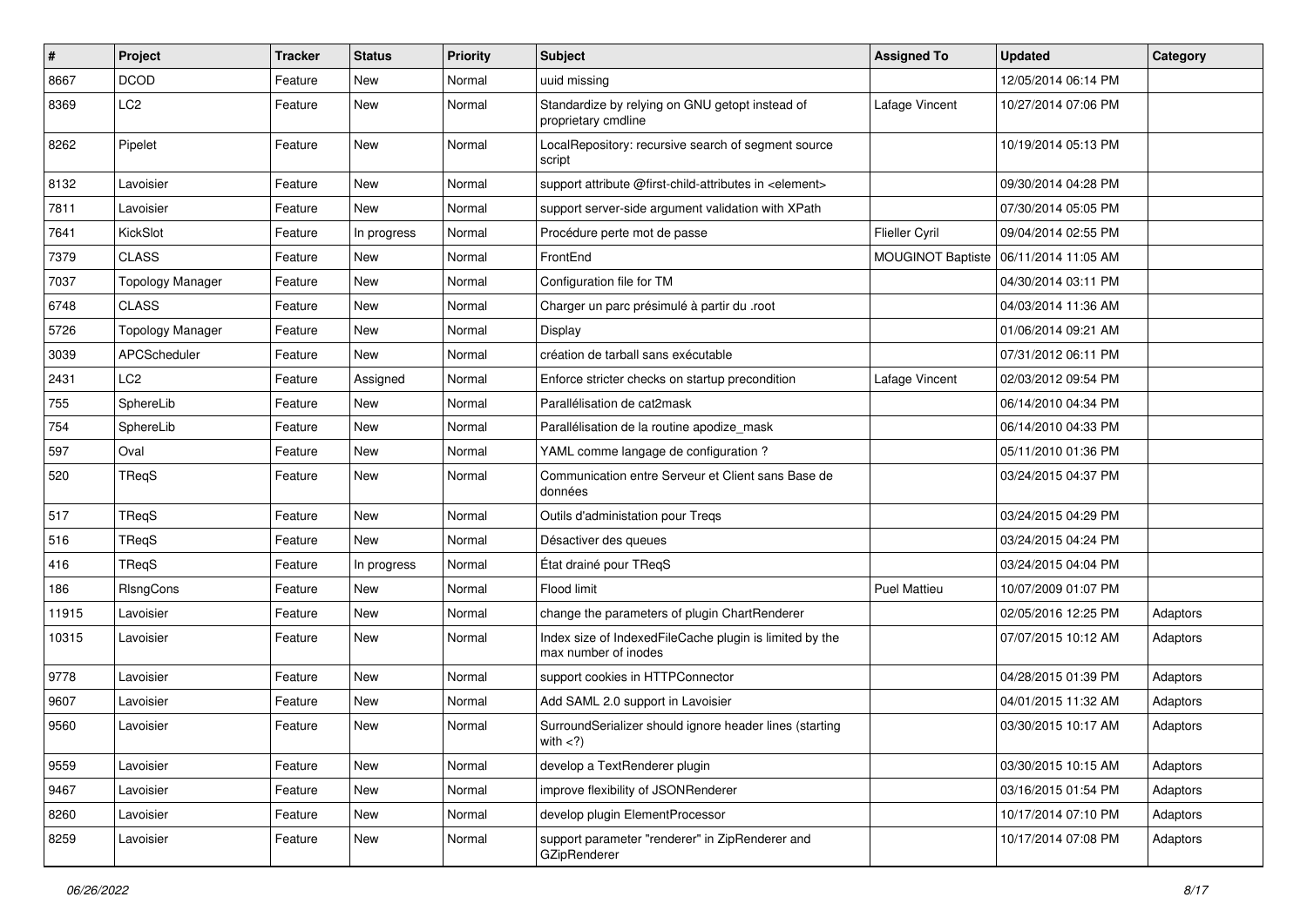| $\pmb{\#}$ | Project                 | <b>Tracker</b> | <b>Status</b> | <b>Priority</b> | <b>Subject</b>                                                                                    | <b>Assigned To</b>       | <b>Updated</b>      | Category                       |
|------------|-------------------------|----------------|---------------|-----------------|---------------------------------------------------------------------------------------------------|--------------------------|---------------------|--------------------------------|
| 8240       | Lavoisier               | Feature        | New           | Normal          | LDAPConnector/LDIFSerializer should generate data in<br><b>DSML</b> format                        |                          | 10/15/2014 06:02 PM | Adaptors                       |
| 7649       | Lavoisier               | Feature        | New           | Normal          | develop a XMLTemplateProcessor plugin                                                             |                          | 07/04/2014 05:52 PM | Adaptors                       |
| 9622       | Lavoisier               | Feature        | New           | Normal          | add links to fallback views into view "dependencies"                                              |                          | 04/01/2015 06:19 PM | Console                        |
| 7464       | Lavoisier               | Feature        | New           | Normal          | replace XSL with HTML template in web console                                                     |                          | 06/17/2014 04:55 PM | Console                        |
| 7325       | Lavoisier               | Feature        | New           | Normal          | support filtering dependencies graph by categories                                                |                          | 06/04/2014 05:14 PM | Console                        |
| 35044      | operations-portal-users | Feature        | New           | Normal          | New ROD dashboard                                                                                 |                          | 09/20/2018 10:42 AM | Dashboard                      |
| 8645       | ROD-DASHBOARD           | Feature        | In progress   | Normal          | ROD dashboard: only verify when closing ticket                                                    |                          | 04/21/2021 12:52 PM | Dashboard                      |
| 33         | Oval                    | Feature        | New           | Normal          | Support for gzipped ref files                                                                     | Chamont David            | 02/16/2009 07:23 PM | Diff command                   |
| 35         | Oval                    | Feature        | New           | Normal          | Give less importance to the build step                                                            | Chamont David            | 02/16/2009 07:41 PM | Documentation                  |
| 27576      | Lavoisier               | Feature        | New           | Normal          | add a parameter "priority" on WhenCreatedTrigger                                                  |                          | 02/02/2018 03:18 PM | Engine                         |
| 27570      | Lavoisier               | Feature        | New           | Normal          | NotifiedTrigger should bypass attribute @ignore-during                                            |                          | 02/02/2018 03:05 PM | Engine                         |
| 9624       | Lavoisier               | Feature        | New           | Normal          | when cache is empty and being built, user queries should<br>be waiting for it rather than failing |                          | 04/01/2015 06:30 PM | Engine                         |
| 9564       | Lavoisier               | Feature        | New           | Normal          | reorganize <pre-renderer> section</pre-renderer>                                                  |                          | 03/30/2015 10:37 AM | Engine                         |
| 9562       | Lavoisier               | Feature        | New           | Normal          | re-implement <pre-renderers> in streaming mode</pre-renderers>                                    |                          | 03/30/2015 10:32 AM | Engine                         |
| 8405       | Lavoisier               | Feature        | New           | Normal          | implement XPath function choose not null(arg1, arg2)                                              |                          | 10/30/2014 02:21 PM | Engine                         |
| 8404       | Lavoisier               | Feature        | New           | Normal          | support parameters in <pre-renderers></pre-renderers>                                             |                          | 10/30/2014 11:03 AM | Engine                         |
| 8258       | Lavoisier               | Feature        | New           | Normal          | add attribute @default to <renderers></renderers>                                                 |                          | 10/17/2014 07:07 PM | Engine                         |
| 8241       | Lavoisier               | Feature        | New           | Normal          | improve dropdown list of view "form"                                                              |                          | 10/15/2014 06:05 PM | Engine                         |
| 7619       | Lavoisier               | Feature        | New           | Normal          | replace @INCLUDES with #include in properties files                                               |                          | 07/04/2014 11:17 AM | Engine                         |
| 8693       | <b>ENX</b>              | Feature        | New           | Normal          | sauver log_level                                                                                  |                          | 12/09/2014 03:54 PM | <b>ENX Core</b>                |
| 659        | <b>ENX</b>              | Feature        | New           | Normal          | Gestion des arbres DOM                                                                            |                          | 01/16/2013 11:33 AM | <b>ENX Core</b>                |
| 7486       | <b>Topology Manager</b> | Feature        | New           | Normal          | Modification of information                                                                       |                          | 06/19/2014 02:41 PM | GUI                            |
| 7483       | <b>Topology Manager</b> | Feature        | New           | Normal          | Protect modification                                                                              |                          | 06/19/2014 02:27 PM | GUI                            |
| 7072       | <b>Topology Manager</b> | Feature        | Feedback      | Normal          | name main detector                                                                                | Michelagnoli<br>Caterina | 05/12/2014 01:59 PM | GUI                            |
| 7036       | <b>Topology Manager</b> | Feature        | New           | Normal          | Adding window to choose experiment                                                                | Legay Eric               | 04/30/2014 03:12 PM | GUI                            |
| 7463       | Lavoisier               | Feature        | New           | Normal          | add attribute tpl:url.                                                                            |                          | 06/17/2014 04:54 PM | <b>HTML Template</b><br>Engine |
| 34         | Oval                    | Feature        | New           | Normal          | Extend input/output control                                                                       | Chamont David            | 02/16/2009 07:27 PM | Implementation                 |
| 923        | Oval                    | Feature        | New           | Normal          | oval reset                                                                                        | Chamont David            | 09/20/2010 05:16 PM | Other                          |
| 35045      | operations-portal-users | Feature        | New           | Normal          | Tasks for the release                                                                             |                          | 09/20/2018 10:48 AM | Others                         |
| 31         | Oval                    | Feature        | New           | Normal          | Apply a command to a subdirectory subset?                                                         | Chamont David            | 02/16/2009 07:14 PM | Run command                    |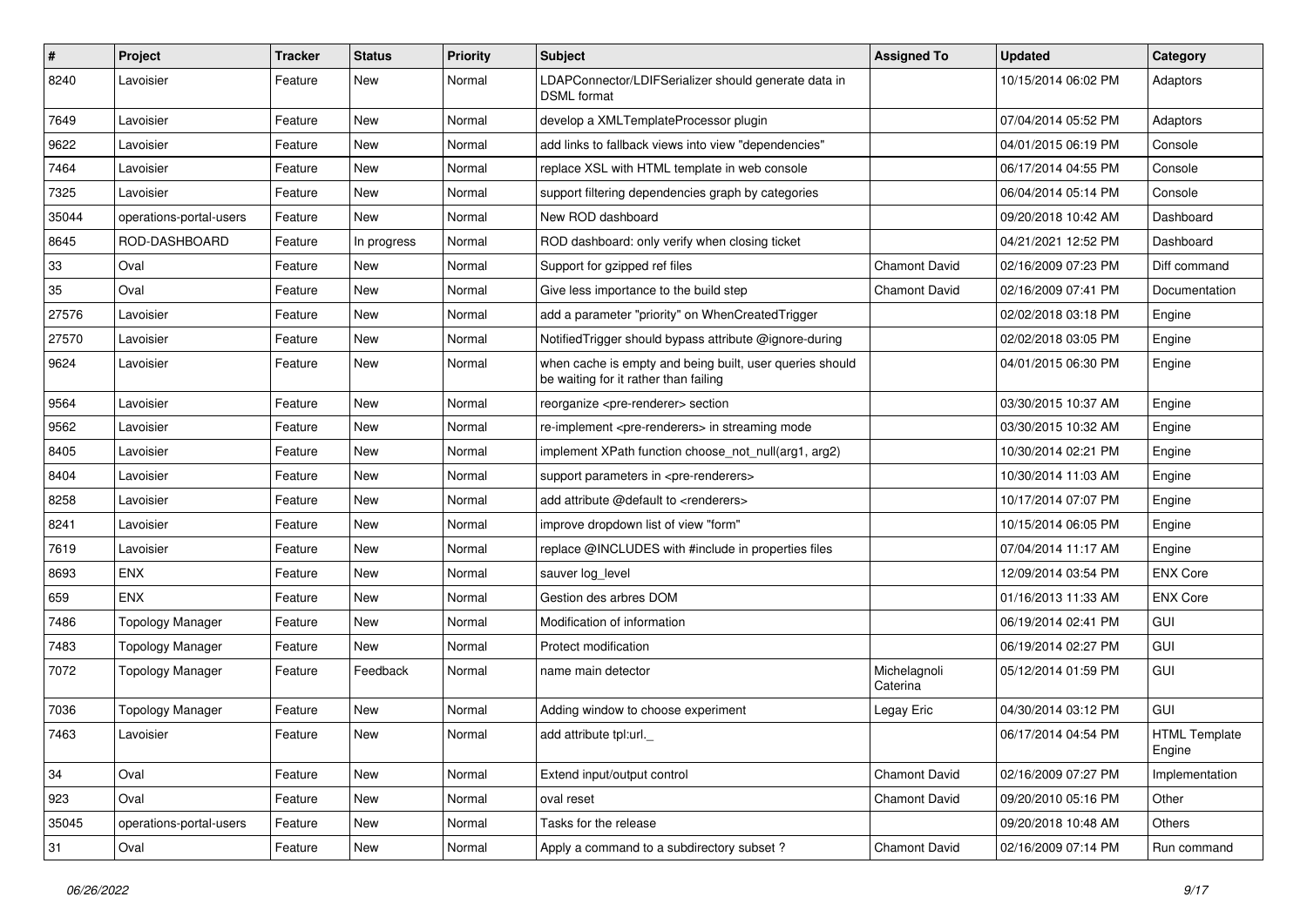| $\sharp$ | Project      | <b>Tracker</b> | <b>Status</b> | <b>Priority</b> | <b>Subject</b>                                                                                                                           | <b>Assigned To</b>     | <b>Updated</b>      | Category                      |
|----------|--------------|----------------|---------------|-----------------|------------------------------------------------------------------------------------------------------------------------------------------|------------------------|---------------------|-------------------------------|
| 32928    | Lavoisier    | Feature        | New           | Normal          | support enumeration in route properties                                                                                                  |                        | 05/18/2018 02:23 PM | Service                       |
| 26907    | Lavoisier    | Feature        | <b>New</b>    | Normal          | implement XPath function format-number()                                                                                                 |                        | 01/10/2018 03:18 PM | <b>XML Template</b><br>Engine |
| 9563     | Lavoisier    | Feature        | New           | Normal          | support <elements-ignore> into<br/><element-create-as-parent></element-create-as-parent></elements-ignore>                               |                        | 03/30/2015 10:30 AM | <b>XML Template</b><br>Engine |
| 8817     | Lavoisier    | Feature        | <b>New</b>    | Normal          | develop a XML template optimizer                                                                                                         |                        | 12/19/2014 05:10 PM | <b>XML Template</b><br>Engine |
| 8261     | Lavoisier    | Feature        | New           | Normal          | support attribute @out-xpath on <element></element>                                                                                      |                        | 10/17/2014 07:15 PM | <b>XML Template</b><br>Engine |
| 8172     | Lavoisier    | Feature        | New           | Normal          | support XPath function append()                                                                                                          |                        | 10/06/2014 10:43 AM | <b>XML Template</b><br>Engine |
| 47863    | LabInvent    | Feature        | New           | High            | *** F - ENTITY - Users                                                                                                                   |                        | 11/30/2021 03:43 PM |                               |
| 45485    | <b>PyROS</b> | Feature        | <b>New</b>    | High            | **** D0 - GENERAL, ADMINISTRATIVE & TECHNICAL                                                                                            |                        | 03/16/2022 04:53 PM |                               |
| 45483    | <b>PyROS</b> | Feature        | New           | High            | **** D4 - Images production (L0)                                                                                                         |                        | 03/16/2022 07:28 AM |                               |
| 45482    | PyROS        | Feature        | New           | High            | **** D3 - Sequences submission & plannig                                                                                                 |                        | 02/22/2022 03:01 PM |                               |
| 45480    | PyROS        | Feature        | New           | High            | **** D1 - System Security & Control                                                                                                      |                        | 05/24/2022 02:55 PM |                               |
| 44658    | PyROS        | Feature        | New           | High            | *** SF15 - SST - START&STOP - System Startup (launch),<br>monitoring, and Shutdown                                                       |                        | 05/24/2022 02:55 PM |                               |
| 44172    | PyROS        | Feature        | New           | High            | *** SF14 - OCF - Observatory Unit & Site Configuration                                                                                   |                        | 01/29/2022 01:24 AM |                               |
| 44162    | <b>PyROS</b> | Feature        | New           | High            | *** SF08 - EXE (SOX) - Observation Sequence (SO)<br>eXecution                                                                            |                        | 03/15/2022 04:46 PM |                               |
| 44161    | PyROS        | Feature        | <b>New</b>    | High            | *** SF04 - SPV - System Coordination & Supervision :<br>Majordome (Conducting) (head)                                                    |                        | 03/15/2022 04:45 PM |                               |
| 44151    | PyROS        | Feature        | <b>New</b>    | High            | *** GF1 - PROJ - Project management, documentation,<br>formation des utilisateurs, interfaces, plan de justification<br>de la définition |                        | 01/31/2022 11:32 AM |                               |
| 44148    | PyROS        | Feature        | New           | High            | *** GF2 - INST - Config, Install, udpate, deploy (IRAP,<br>CNES, TAROT)                                                                  |                        | 03/16/2022 07:27 AM |                               |
| 37910    | Lavoisier    | Feature        | New           | High            | do not log AdaptorException when they are already sent to<br>the user                                                                    |                        | 07/25/2019 09:41 AM |                               |
| 9790     | <b>CLASS</b> | Feature        | New           | High            | neutron & y Spectrum calculation                                                                                                         |                        | 04/29/2015 12:15 PM |                               |
| 8099     | LC2          | Feature        | New           | High            | Add business rule forbidding empty CRT-DSP<br>configuration (at least 1 manu per CRT DSP)                                                | Lafage Vincent         | 10/27/2014 07:00 PM |                               |
| 7460     | Lavoisier    | Feature        | New           | High            | support HTTP proxy                                                                                                                       |                        | 02/17/2015 01:04 PM |                               |
| 7385     | <b>CLASS</b> | Feature        | New           | High            | GUI devellopment                                                                                                                         | <b>LENIAU Baptiste</b> | 04/29/2015 12:15 PM |                               |
| 7380     | <b>CLASS</b> | Feature        | New           | High            | ReactorFacility                                                                                                                          | <b>LENIAU Baptiste</b> | 06/11/2014 11:06 AM |                               |
| 5799     | AGATA DAQ    | Feature        | New           | High            | ELOG not available from GSI guest network                                                                                                | Aubert Yann            | 01/15/2014 05:54 PM |                               |
| 5736     | AGATA DAQ    | Feature        | New           | High            | Would like to have access to GSI printers                                                                                                | Aubert Yann            | 01/06/2014 09:22 AM |                               |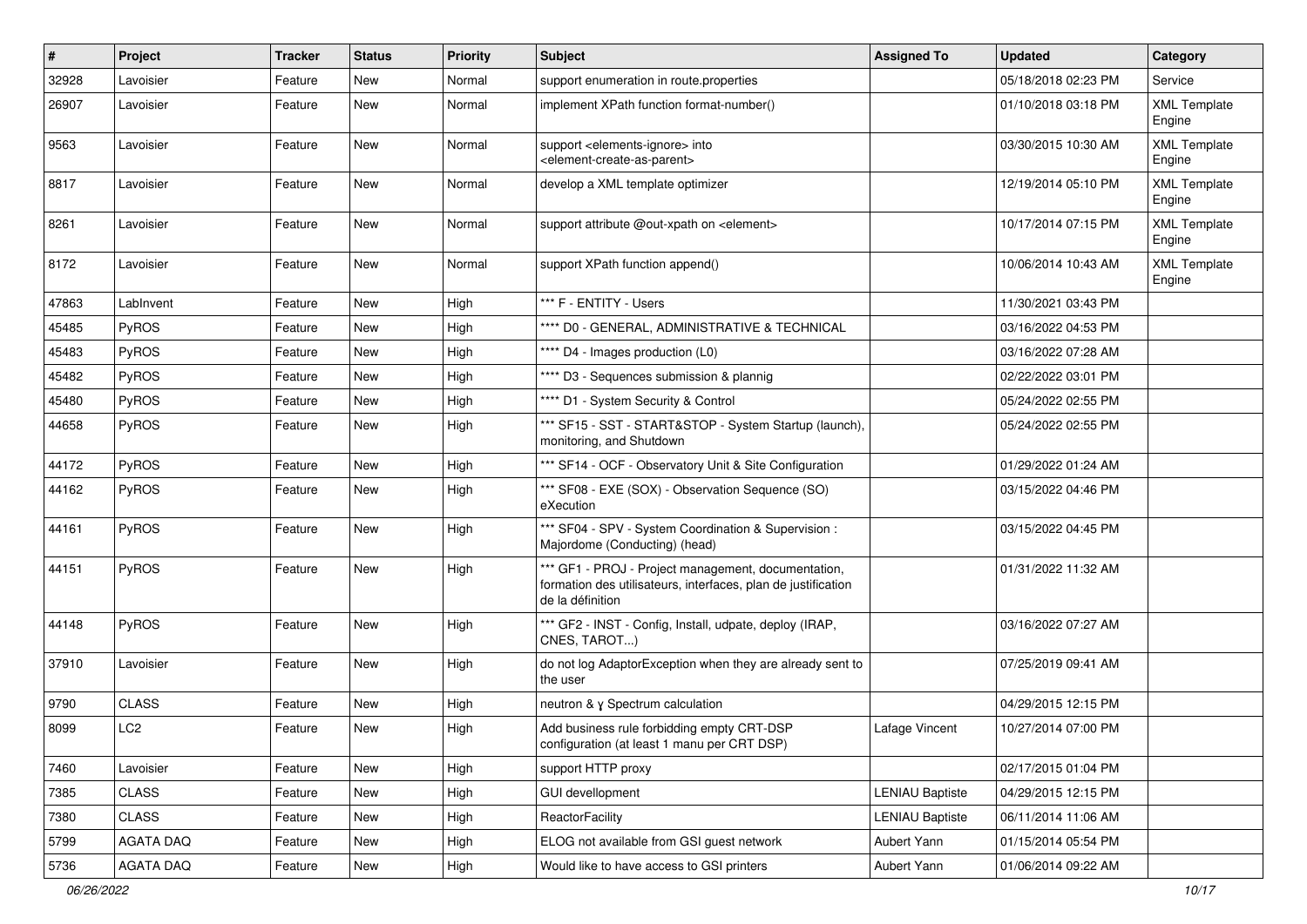| $\sharp$ | Project                         | <b>Tracker</b> | <b>Status</b> | <b>Priority</b> | Subject                                                                                       | <b>Assigned To</b>       | <b>Updated</b>      | Category                |
|----------|---------------------------------|----------------|---------------|-----------------|-----------------------------------------------------------------------------------------------|--------------------------|---------------------|-------------------------|
| 5725     | <b>Topology Manager</b>         | Feature        | Assigned      | High            | propagation of OFF status to the GTS tree                                                     | Ralet Damian             | 01/10/2014 05:25 PM |                         |
| 1299     | APCScheduler                    | Feature        | <b>New</b>    | High            | Utilisation de python, numpy, scipy,                                                          | Colley Jean-Marc         | 02/10/2011 11:07 AM |                         |
| 1156     | LC2                             | Feature        | Assigned      | High            | query Marc Status generation & validation options                                             | Lafage Vincent           | 12/07/2010 04:54 PM |                         |
| 423      | TReqS                           | Feature        | New           | High            | Écrire une toolbox pour administration                                                        |                          | 03/24/2015 04:40 PM |                         |
| 388      | TReqS                           | Feature        | New           | High            | Possibilités d'interactions avec le serveur TReqS                                             |                          | 03/24/2015 04:06 PM |                         |
| 9496     | Lavoisier                       | Feature        | New           | High            | upgrade to more recent version of JSW                                                         |                          | 03/18/2015 06:34 PM | <b>Build</b>            |
| 9086     | Lavoisier                       | Feature        | <b>New</b>    | High            | enable refreshing all notifiable caches with one single click                                 |                          | 02/09/2015 12:37 PM | Console                 |
| 41294    | Lavoisier                       | Feature        | New           | High            | add support for attribute @null in namespace<br>http://software.in2p3.fr/lavoisier/tables.xsd | Reynaud Sylvain          | 09/25/2020 03:38 PM | Engine                  |
| 9606     | Lavoisier                       | Feature        | <b>New</b>    | High            | add attribute @encoding to element <connector></connector>                                    |                          | 03/31/2015 06:29 PM | Engine                  |
| 7461     | Lavoisier                       | Feature        | New           | High            | add XPath function url()                                                                      |                          | 02/17/2015 01:04 PM | Engine                  |
| 174      | Oval                            | Feature        | New           | High            | oval run -o                                                                                   | <b>Chamont David</b>     | 10/02/2009 02:47 PM | Run command             |
| 30       | Oval                            | Feature        | New           | High            | Use environments as targets to the step commands                                              | Chamont David            | 02/16/2009 07:12 PM | Run command             |
| 47875    | LabInvent                       | Feature        | New           | Urgent          | *** F - ENTITY GÉNÉRIQUE - Actions & Vues génériques<br>(& Refactorisation)                   |                          | 12/01/2021 11:21 AM |                         |
| 47866    | LabInvent                       | Feature        | New           | Urgent          | *** F - Installation                                                                          |                          | 12/13/2021 11:08 AM |                         |
| 47861    | LabInvent                       | Feature        | New           | Urgent          | *** F - ENTITY - Suivis (de Materiel ou User)                                                 |                          | 12/13/2021 11:10 AM |                         |
| 42       | <b>ENX</b>                      | Feature        | New           | Urgent          | Module ID Handler                                                                             |                          | 06/05/2013 02:27 PM | <b>ENX Core</b>         |
| 48757    | LabInvent                       | Feature        | New           | Immediate       | *** F - .<br>DIVERS TODO (à dispatcher)                                                       | <b>Pallier Etienne</b>   | 01/19/2022 04:12 PM |                         |
| 47921    | LabInvent                       | Feature        | <b>New</b>    | Immediate       | *** F - Framework CakePhp                                                                     |                          | 12/02/2021 04:45 PM |                         |
| 47860    | LabInvent                       | Feature        | New           | Immediate       | *** F - ENTITY - Materiels                                                                    |                          | 01/19/2022 03:51 PM |                         |
| 10227    | <b>CLASS</b>                    | Feature        | New           | Immediate       | <b>MURE GUI</b>                                                                               | <b>MOUGINOT Baptiste</b> | 06/23/2015 01:36 PM |                         |
| 5739     | <b>AGATA DAQ</b>                | Support        | <b>New</b>    | Low             | visu1 out                                                                                     |                          | 01/04/2014 01:46 PM |                         |
| 5710     | <b>ENX</b>                      | Support        | Assigned      | Low             | Documentation - Named function                                                                | Dosme Nicolas            | 02/25/2014 04:58 PM |                         |
| 2109     | <b>LPC Service Informatique</b> | Support        | New           | Low             | imprimantes                                                                                   | Jammes Fabrice           | 10/19/2011 10:12 AM |                         |
| 1258     | LC <sub>2</sub>                 | Support        | Assigned      | Low             | Better report of mute FRT                                                                     | Lafage Vincent           | 09/18/2012 06:15 PM |                         |
| 5572     | ENX                             | Support        | New           | Low             | Cleaning autorconf                                                                            | Legay Eric               | 11/25/2013 03:23 PM | <b>Driver Generator</b> |
| 5431     | ENX                             | Support        | New           | Low             | Cleaning compilation chain                                                                    | Legay Eric               | 10/29/2013 10:18 AM | <b>ENX Core</b>         |
| 35994    | IN2P3-Forge                     | Support        | New           | Normal          | Synchronisation demandée pour un serveur Mercurial                                            |                          | 01/11/2019 03:10 PM |                         |
| 16628    | CC-IN2P3                        | Support        | New           | Normal          | Sèche cheveux dans le vestiaire                                                               |                          | 01/12/2017 02:37 PM |                         |
| 10065    | <b>CLASS</b>                    | Support        | New           | Normal          | Multi-Threading in CLASS                                                                      |                          | 06/05/2015 11:30 AM |                         |
| 9491     | JEM-EUSO                        | Support        | New           | Normal          | I need to access also to AWG Euso balloon documents                                           |                          | 03/18/2015 03:36 PM |                         |
| 7041     | <b>Topology Manager</b>         | Support        | New           | Normal          | Sub repositories                                                                              |                          | 04/30/2014 03:52 PM |                         |
| 5838     | AGATA DAQ                       | Support        | New           | Normal          | /agatadisks                                                                                   | Aubert Yann              | 01/17/2014 06:07 PM |                         |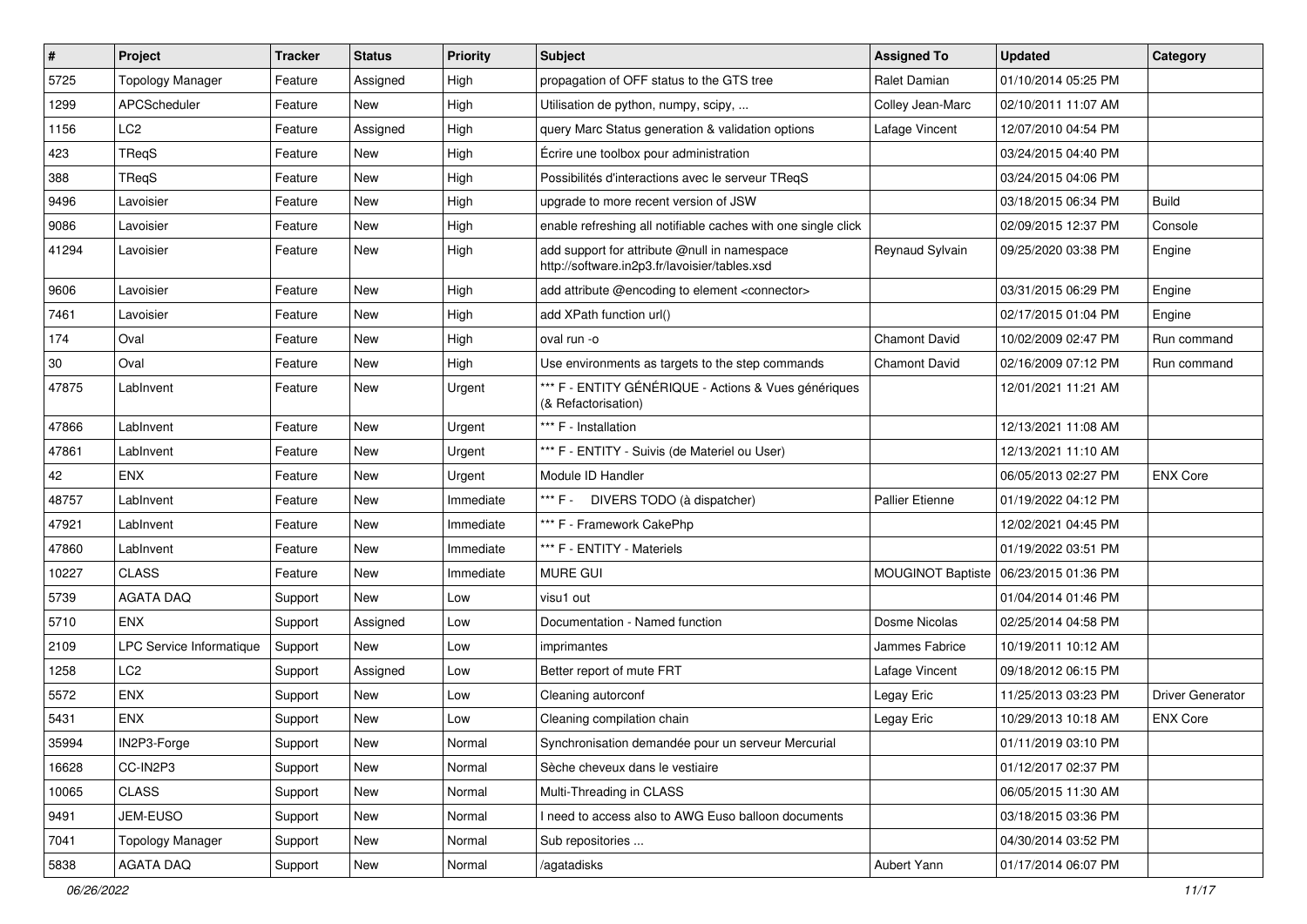| $\vert$ # | Project                              | <b>Tracker</b> | <b>Status</b> | <b>Priority</b> | Subject                                                            | <b>Assigned To</b> | <b>Updated</b>      | Category                   |
|-----------|--------------------------------------|----------------|---------------|-----------------|--------------------------------------------------------------------|--------------------|---------------------|----------------------------|
| 5590      | <b>SIMGRID</b>                       | Support        | Assigned      | Normal          | Create msg_storage_management group in DOXYGEN ?!                  | Veyre Pierre       | 11/29/2013 10:20 AM |                            |
| 7039      | <b>Topology Manager</b>              | Support        | Feedback      | Normal          | Updating doc                                                       | Legay Eric         | 05/06/2014 01:32 PM | Core TM                    |
| 5051      | Lavoisier                            | Support        | New           | Normal          | Explain cache trigger workflow                                     | Lequeux Olivier    | 09/13/2013 10:36 AM | Doc                        |
| 8327      | <b>AGATA DAQ</b>                     | Support        | Feedback      | Normal          | Adding VAMOS configuration file                                    | Saillant Frédéric  | 10/24/2014 01:05 PM | GCC                        |
| 36236     | IN2P3-Forge                          | Support        | New           | High            | Synchronisation demandée pour un serveur Mercurial                 |                    | 04/13/2021 09:07 AM |                            |
| 5684      | <b>AGATA DAQ</b>                     | Support        | New           | High            | Hard drive of anode                                                | Aubert Yann        | 01/06/2014 09:24 AM |                            |
| 660       | <b>ENX</b>                           | Support        | New           | High            | Documentation                                                      | Legay Eric         | 05/27/2010 10:55 AM | Documentation              |
| 5688      | Electronic Control and<br>Monitoring | Task           | New           | Low             | Mercurialiser configuration files                                  | Legay Eric         | 12/19/2013 09:59 AM |                            |
| 5537      | G4IDS                                | Task           | New           | Low             | [Config 2009-2012] Estimated position of the implantation<br>point | Sotty Christophe   | 11/20/2013 02:21 PM |                            |
| 5536      | G4IDS                                | Task           | New           | Low             | [Config 2009-2012] Gaussian-like vs Point-like source              | Sotty Christophe   | 11/20/2013 02:01 PM |                            |
| 5202      | RENOIR chat                          | Task           | New           | Low             | Calibrating with style: Gaia self-calibration                      | Zoubian Julien     | 10/03/2013 04:57 AM |                            |
| 5201      | <b>RENOIR</b> chat                   | Task           | New           | Low             | Julia: a fast dynamic language for technical computing             | Zoubian Julien     | 10/03/2013 02:40 AM |                            |
| 5200      | <b>RENOIR</b> chat                   | Task           | New           | Low             | Topcat version 4                                                   | Zoubian Julien     | 10/03/2013 01:09 AM |                            |
| 5199      | <b>RENOIR</b> chat                   | Task           | New           | Low             | Ipython notebook                                                   | Zoubian Julien     | 10/03/2013 12:59 AM |                            |
| 5198      | <b>RENOIR</b> chat                   | Task           | New           | Low             | Laboratory for visual learning (LVL)                               | Zoubian Julien     | 10/03/2013 12:56 AM |                            |
| 4932      | <b>DCOD</b>                          | Task           | New           | Low             | DCOD testing                                                       | Grave Xavier       | 08/26/2013 03:35 PM |                            |
| 4788      | <b>RENOIR</b> chat                   | Task           | New           | Low             | Nemo3 / SuperNemo experiments                                      |                    | 07/09/2013 06:26 PM |                            |
| 3954      | Pipelet                              | Task           | New           | Low             | Documentation: Environment cheat sheet                             |                    | 02/13/2013 11:00 AM |                            |
| 1336      | Pipelet                              | Task           | <b>New</b>    | Low             | Add comments in multiplex                                          |                    | 02/24/2011 10:17 AM |                            |
| 10115     | <b>TReqS</b>                         | Task           | In progress   | Low             | Provide jenkins worker Linux 2.2.6.x                               | Schwarz Lionel     | 10/14/2015 02:42 PM | Dev. and build<br>settings |
| 3851      | ENX                                  | Task           | New           | Low             | [named register] Tagging new print                                 |                    | 01/22/2013 05:04 PM | <b>ENX Core</b>            |
| 3833      | ENX                                  | Task           | New           | Low             | [named register] Modifying MD and MM command type                  |                    | 01/17/2013 06:06 PM | <b>ENX Core</b>            |
| 3832      | ENX                                  | Task           | New           | Low             | [named register] New control                                       |                    | 01/17/2013 06:04 PM | <b>ENX Core</b>            |
| 49994     | PyROS                                | Task           | In progress   | Normal          | SP export (list & 1)                                               | Koralewski Alexis  | 03/29/2022 09:17 AM |                            |
| 49945     | <b>GRAND</b>                         | Task           | New           | Normal          | WP 11: improvement dating of events                                | voisin vincent     | 03/22/2022 02:31 PM |                            |
| 49944     | GRAND                                | Task           | New           | Normal          | WP 10.3: data analysis                                             |                    | 03/18/2022 04:45 PM |                            |
| 49943     | <b>GRAND</b>                         | Task           | New           | Normal          | WP 10.2: data taking                                               |                    | 03/18/2022 04:45 PM |                            |
| 49942     | <b>GRAND</b>                         | Task           | New           | Normal          | WP 10.1: deployment                                                |                    | 03/18/2022 04:45 PM |                            |
| 49941     | GRAND                                | Task           | New           | Normal          | WP 10: GP 300 setup                                                |                    | 03/18/2022 04:45 PM |                            |
| 49940     | GRAND                                | Task           | New           | Normal          | WP 9.5: data analysis                                              |                    | 03/18/2022 03:35 PM |                            |
| 49939     | GRAND                                | Task           | New           | Normal          | WP 9.4: data taking                                                |                    | 06/23/2022 08:19 PM |                            |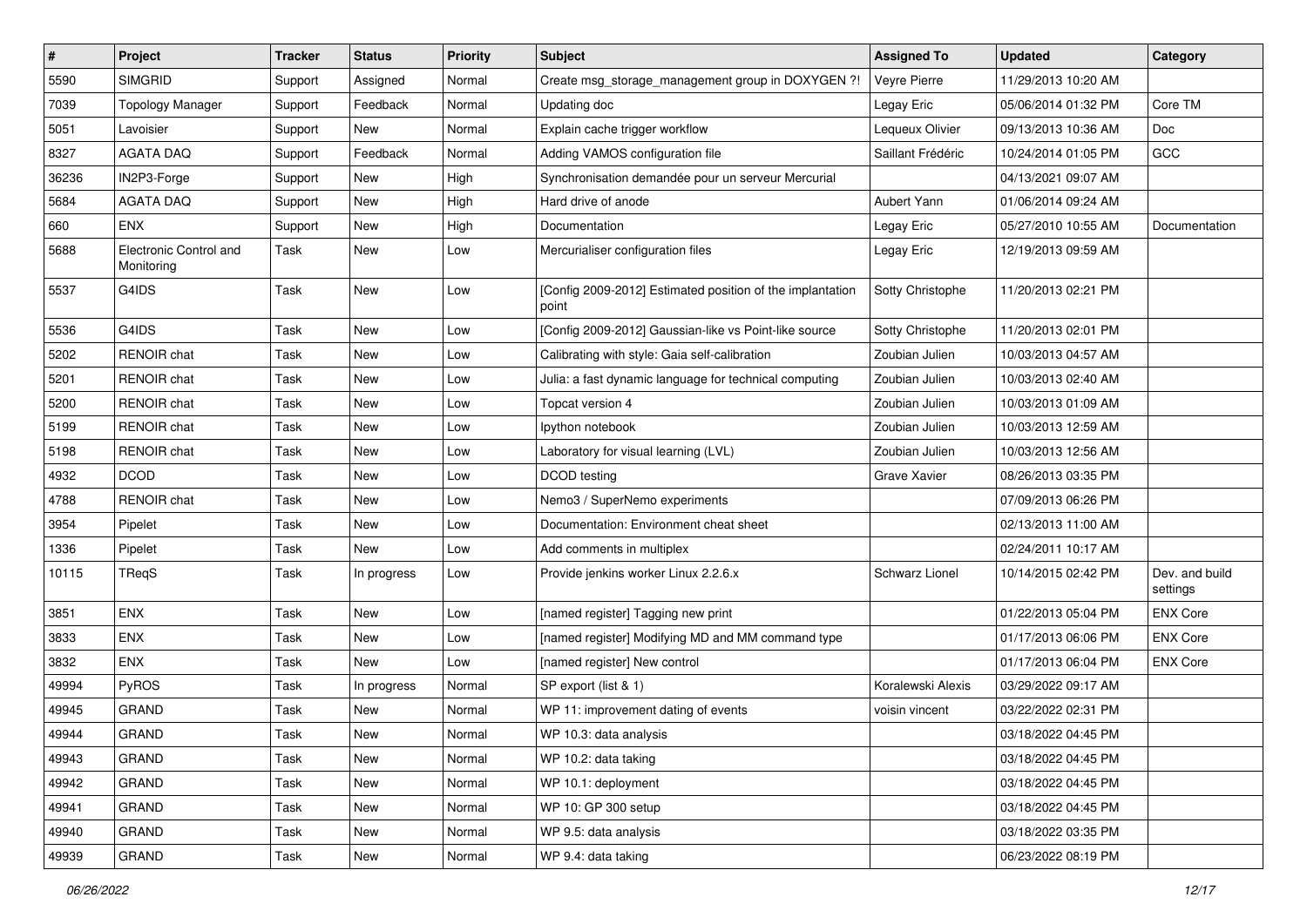| $\vert$ # | Project      | <b>Tracker</b> | <b>Status</b> | <b>Priority</b> | Subject                                                | <b>Assigned To</b> | <b>Updated</b>      | Category |
|-----------|--------------|----------------|---------------|-----------------|--------------------------------------------------------|--------------------|---------------------|----------|
| 49938     | <b>GRAND</b> | Task           | New           | Normal          | WP 9.3: deployment commissioning                       |                    | 03/18/2022 03:27 PM |          |
| 49937     | <b>GRAND</b> | Task           | New           | Normal          | WP 9.2: production detector adaptation                 |                    | 03/18/2022 03:32 PM |          |
| 49936     | GRAND        | Task           | New           | Normal          | WP 9.1: detector design adaptation                     |                    | 03/21/2022 03:18 PM |          |
| 49935     | <b>GRAND</b> | Task           | New           | Normal          | WP 9: Nançay setup                                     |                    | 03/18/2022 12:20 AM |          |
| 49934     | <b>GRAND</b> | Task           | New           | Normal          | WP 8.3: trigger evaluation                             |                    | 03/21/2022 10:28 AM |          |
| 49933     | <b>GRAND</b> | Task           | New           | Normal          | WP 8.2: final reconstruction                           |                    | 03/18/2022 04:39 PM |          |
| 49932     | <b>GRAND</b> | Task           | New           | Normal          | WP 8.1: SLT info definition                            |                    | 03/18/2022 04:39 PM |          |
| 49931     | <b>GRAND</b> | Task           | New           | Normal          | WP 8: data reconstruction study                        |                    | 03/21/2022 10:28 AM |          |
| 49930     | <b>GRAND</b> | Task           | New           | Normal          | WP 7: second level trigger (SLT)                       |                    | 03/21/2022 10:28 AM |          |
| 49929     | <b>GRAND</b> | Task           | New           | Normal          | WP 6.4: frontend implementation                        |                    | 04/14/2022 02:24 PM |          |
| 49928     | <b>GRAND</b> | Task           | New           | Normal          | WP 6.3: testbench                                      |                    | 06/24/2022 12:58 PM |          |
| 49927     | <b>GRAND</b> | Task           | New           | Normal          | WP 6.2: analytical method                              |                    | 06/24/2022 12:41 PM |          |
| 49926     | <b>GRAND</b> | Task           | New           | Normal          | WP 6.1: neuronal network method                        |                    | 03/21/2022 01:40 PM |          |
| 49925     | <b>GRAND</b> | Task           | New           | Normal          | WP 6: first level trigger (FLT)                        |                    | 03/21/2022 10:28 AM |          |
| 49924     | <b>GRAND</b> | Task           | New           | Normal          | WP 5.2: noise event selection                          |                    | 03/18/2022 05:13 PM |          |
| 49923     | <b>GRAND</b> | Task           | New           | Normal          | WP 5.5: EAS selection                                  |                    | 03/18/2022 05:13 PM |          |
| 49922     | <b>GRAND</b> | Task           | New           | Normal          | WP 5.4: reconstruction                                 |                    | 03/18/2022 05:13 PM |          |
| 49921     | <b>GRAND</b> | Task           | New           | Normal          | WP 5.3: calibration                                    |                    | 03/18/2022 05:13 PM |          |
| 49919     | <b>GRAND</b> | Task           | New           | Normal          | WP 5.1: data taking                                    |                    | 03/18/2022 05:13 PM |          |
| 49918     | <b>GRAND</b> | Task           | New           | Normal          | WP 5: GP 13/100 experimental DB analysis               |                    | 03/18/2022 05:13 PM |          |
| 49917     | <b>GRAND</b> | Task           | New           | Normal          | WP 4.2: validation                                     |                    | 03/18/2022 03:08 PM |          |
| 49916     | <b>GRAND</b> | Task           | New           | Normal          | WP 4.1: production, storing & management               |                    | 03/18/2022 03:06 PM |          |
| 49915     | GRAND        | Task           | New           | Normal          | WP 4: Creating GRAND simulation                        |                    | 03/18/2022 12:20 AM |          |
| 49914     | <b>GRAND</b> | Task           | New           | Normal          | WP 3.4: code distribution, software env.               |                    | 06/24/2022 01:41 PM |          |
| 49912     | <b>GRAND</b> | Task           | New           | Normal          | WP 3.3: manage software infra : CI, quality, DB engine |                    | 03/18/2022 03:03 PM |          |
| 49911     | <b>GRAND</b> | Task           | New           | Normal          | WP 3.2: calibration monotoring DB                      |                    | 03/18/2022 05:13 PM |          |
| 49910     | <b>GRAND</b> | Task           | New           | Normal          | WP 3.1: manage data event DB                           |                    | 06/24/2022 01:55 PM |          |
| 49909     | <b>GRAND</b> | Task           | New           | Normal          | WP 3: software infra and database                      |                    | 06/24/2022 01:48 PM |          |
| 49908     | GRAND        | Task           | New           | Normal          | WP 1.3 : LPNHE WP coordination                         | Martineau Olivier  | 03/20/2022 05:35 PM |          |
| 49906     | <b>GRAND</b> | Task           | New           | Normal          | WP 1.1: finance                                        |                    | 03/18/2022 05:13 PM |          |
| 49905     | GRAND        | Task           | New           | Normal          | WP 1: GRAND management                                 |                    | 03/18/2022 05:13 PM |          |
| 49904     | GRAND        | Task           | New           | Normal          | WP 2.9: detector monotoring                            |                    | 03/18/2022 05:13 PM |          |
| 49903     | GRAND        | Task           | New           | Normal          | WP 2.8: detector calibration                           |                    | 03/18/2022 05:13 PM |          |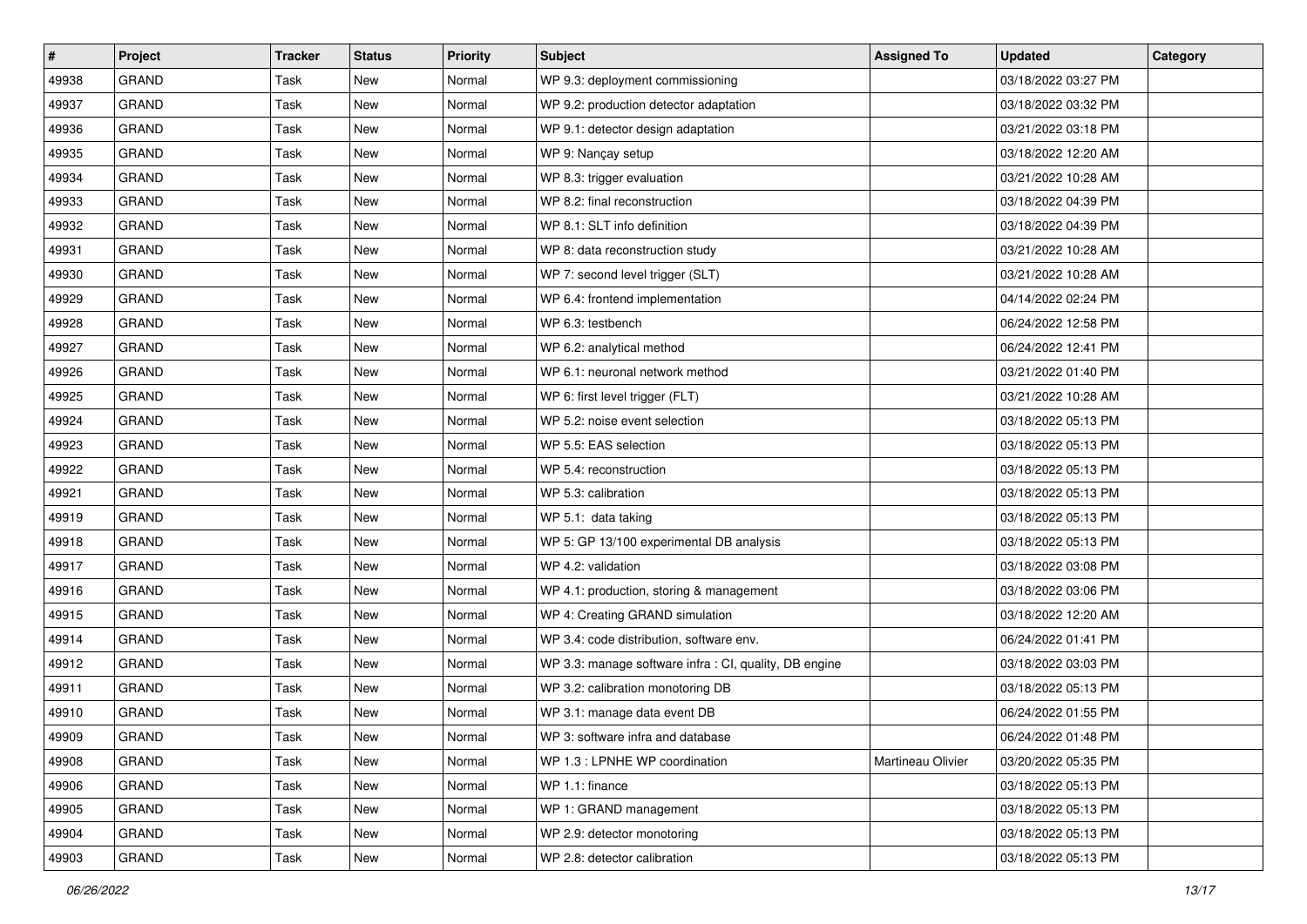| $\pmb{\#}$ | <b>Project</b> | <b>Tracker</b> | <b>Status</b> | <b>Priority</b> | <b>Subject</b>                                                                           | <b>Assigned To</b> | <b>Updated</b>      | Category |
|------------|----------------|----------------|---------------|-----------------|------------------------------------------------------------------------------------------|--------------------|---------------------|----------|
| 49902      | <b>GRAND</b>   | Task           | New           | Normal          | WP 2.7: code quality and documentation                                                   | Colley Jean-Marc   | 03/18/2022 05:13 PM |          |
| 49901      | <b>GRAND</b>   | Task           | New           | Normal          | WP 2.6: common tools                                                                     |                    | 03/18/2022 05:13 PM |          |
| 49900      | <b>GRAND</b>   | Task           | New           | Normal          | WP 2.5: reconstruction method                                                            |                    | 03/18/2022 02:57 PM |          |
| 49899      | <b>GRAND</b>   | Task           | New           | Normal          | WP 2.4: antenna network simulation                                                       |                    | 06/24/2022 02:48 PM |          |
| 49898      | <b>GRAND</b>   | Task           | New           | Normal          | WP 2.3: unit detector modeling and coding                                                |                    | 06/24/2022 02:11 PM |          |
| 49897      | <b>GRAND</b>   | Task           | New           | Normal          | WP 2.2: input output format fie                                                          |                    | 03/18/2022 12:22 AM |          |
| 49896      | <b>GRAND</b>   | Task           | New           | Normal          | WP 2.1: software architecture and optimization                                           |                    | 03/18/2022 05:13 PM |          |
| 49895      | <b>GRAND</b>   | Task           | New           | Normal          | WP 2: GRANDLIB modelization and software                                                 |                    | 06/24/2022 02:48 PM |          |
| 49890      | PyROS          | Task           | New           | Normal          | Global Start & Stop (safe)                                                               |                    | 03/16/2022 04:52 PM |          |
| 49889      | PyROS          | Task           | New           | Normal          | Backup                                                                                   |                    | 03/16/2022 04:49 PM |          |
| 49888      | PyROS          | Task           | New           | Normal          | Firewall                                                                                 |                    | 03/16/2022 04:48 PM |          |
| 49887      | PyROS          | Task           | New           | Normal          | Hardware                                                                                 |                    | 03/16/2022 04:47 PM |          |
| 49886      | PyROS          | Task           | New           | Normal          | System watch (Nagios, )                                                                  |                    | 03/16/2022 04:47 PM |          |
| 49885      | PyROS          | Task           | New           | Normal          | <b>Network</b>                                                                           |                    | 03/16/2022 04:46 PM |          |
| 49878      | PyROS          | Task           | New           | Normal          | SF02-SCP integration - Lancement auto de l'agent de<br>gestion du SP lifecycle           |                    | 03/16/2022 10:37 AM |          |
| 49876      | PyROS          | Task           | New           | Normal          | Guitastro integration                                                                    |                    | 03/16/2022 07:28 AM |          |
| 49875      | PyROS          | Task           | New           | Normal          | (classic) Installation Guitastro & dependencies                                          |                    | 03/16/2022 07:27 AM |          |
| 49874      | PyROS          | Task           | New           | Normal          | (docker) Installation Guitastro & dependencies                                           |                    | 03/16/2022 07:26 AM |          |
| 49872      | PyROS          | Task           | New           | Normal          | Restauration de la config par défaut                                                     |                    | 03/15/2022 11:10 PM |          |
| 49871      | PyROS          | Task           | New           | Normal          | Config par défaut (à définir)                                                            |                    | 03/15/2022 11:11 PM |          |
| 49870      | PyROS          | Task           | New           | Normal          | Config générale : logo, pagination, couleurs, options<br>générales, options par feature, |                    | 03/15/2022 11:11 PM |          |
| 49546      | PyROS          | Task           | In progress   | Normal          | Documentation (pyros_api)                                                                | Koralewski Alexis  | 02/24/2022 02:33 PM |          |
| 49545      | PyROS          | Task           | In progress   | Normal          | Script development (pyros_api)                                                           | Koralewski Alexis  | 02/24/2022 02:33 PM |          |
| 49543      | PyROS          | Task           | <b>New</b>    | Normal          | Users View (list & 1)                                                                    |                    | 02/23/2022 06:06 PM |          |
| 49541      | PyROS          | Task           | New           | Normal          | API REST (scripting du website via script pyros_api.py)                                  | Koralewski Alexis  | 03/15/2022 11:26 PM |          |
| 49478      | PyROS          | Task           | <b>New</b>    | Normal          | Test                                                                                     | Koralewski Alexis  | 02/22/2022 12:25 PM |          |
| 49272      | PyROS          | Task           | In progress   | Normal          | Tooltips                                                                                 | Koralewski Alexis  | 02/17/2022 01:59 PM |          |
| 49262      | PyROS          | Task           | In progress   | Normal          | Sequence Validation                                                                      |                    | 02/03/2022 02:50 PM |          |
| 49258      | PyROS          | Task           | In progress   | Normal          | from IMPORT (upload) Seq (from yaml file)                                                | Koralewski Alexis  | 02/23/2022 12:02 PM |          |
| 49253      | PyROS          | Task           | New           | Normal          | READ 1 & list                                                                            |                    | 02/21/2022 03:21 PM |          |
| 49252      | PyROS          | Task           | New           | Normal          | WEB FORM                                                                                 |                    | 02/17/2022 01:59 PM |          |
| 49251      | PyROS          | Task           | New           | Normal          | Test                                                                                     | Koralewski Alexis  | 02/22/2022 02:59 PM |          |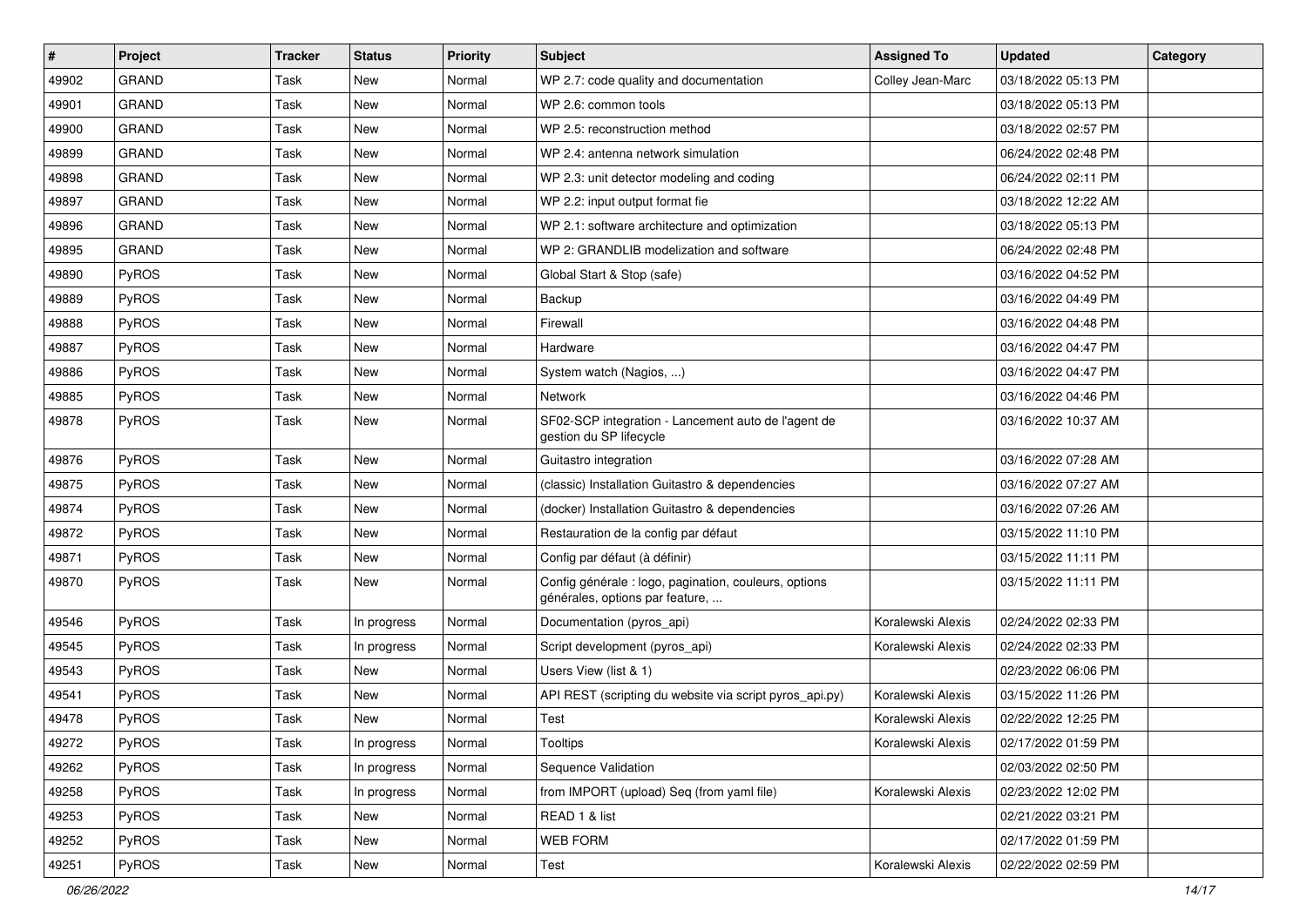| ∦     | Project      | Tracker | <b>Status</b> | <b>Priority</b> | <b>Subject</b>                                                                                                                           | <b>Assigned To</b> | <b>Updated</b>      | Category |
|-------|--------------|---------|---------------|-----------------|------------------------------------------------------------------------------------------------------------------------------------------|--------------------|---------------------|----------|
| 49250 | PyROS        | Task    | <b>New</b>    | Normal          | <b>CREATE/UPDATE Sequence</b>                                                                                                            |                    | 02/23/2022 12:02 PM |          |
| 49249 | PyROS        | Task    | In progress   | Normal          | General Menu for this feature                                                                                                            |                    | 02/03/2022 09:39 AM |          |
| 49247 | PyROS        | Task    | New           | Normal          | State diagram (doc)                                                                                                                      |                    | 02/03/2022 09:34 AM |          |
| 49246 | PyROS        | Task    | <b>New</b>    | Normal          | Sequence Lifecycle (status)                                                                                                              |                    | 02/03/2022 09:34 AM |          |
| 49228 | PyROS        | Task    | In progress   | Normal          | Correction de l'orientation de l'image (est à gauche, nord<br>en haut)                                                                   | Klotz Alain        | 02/02/2022 02:56 PM |          |
| 49227 | PyROS        | Task    | <b>New</b>    | Normal          | Corrections cosmétiques (de pixels)                                                                                                      | Klotz Alain        | 02/02/2022 02:19 PM |          |
| 49226 | <b>PyROS</b> | Task    | In progress   | Normal          | Correction de l'image par le flat                                                                                                        | Klotz Alain        | 02/02/2022 02:56 PM |          |
| 49225 | PyROS        | Task    | In progress   | Normal          | Correction de l'image par le dark (+ bias)                                                                                               | Klotz Alain        | 02/02/2022 02:56 PM |          |
| 49224 | PyROS        | Task    | <b>New</b>    | Normal          | Choisir le bias, le flat, et le dark (en fn des metadata)                                                                                | Klotz Alain        | 02/02/2022 02:19 PM |          |
| 49223 | PyROS        | Task    | In progress   | Normal          | Groupes                                                                                                                                  | Klotz Alain        | 02/02/2022 02:38 PM |          |
| 49222 | PyROS        | Task    | In progress   | Normal          | Traitement d'un groupe d'images : début et fin de groupe                                                                                 | Klotz Alain        | 02/02/2022 02:38 PM |          |
| 49221 | PyROS        | Task    | In progress   | Normal          | Recup metadata de l'image (dans la BD)                                                                                                   | Klotz Alain        | 02/02/2022 02:38 PM |          |
| 49220 | PyROS        | Task    | In progress   | Normal          | Récup en-tête                                                                                                                            | Klotz Alain        | 02/02/2022 02:38 PM |          |
| 49219 | PyROS        | Task    | In progress   | Normal          | Nouvelle image                                                                                                                           | Klotz Alain        | 02/02/2022 02:38 PM |          |
| 49218 | <b>PyROS</b> | Task    | In progress   | Normal          | Détection des nouvelles images produites (système<br>asynchrone sur l'acquisition)                                                       | Klotz Alain        | 02/02/2022 02:38 PM |          |
| 49217 | PyROS        | Task    | <b>New</b>    | Normal          | 5 - (L2) Critères de qualité d'image (+ json QUAL)                                                                                       | Klotz Alain        | 02/02/2022 02:37 PM |          |
| 49216 | PyROS        | Task    | <b>New</b>    | Normal          | 4 - (L1c) - Combinaison d'images                                                                                                         | Klotz Alain        | 02/02/2022 02:36 PM |          |
| 49215 | <b>PyROS</b> | Task    | In progress   | Normal          | 3 - (L1b) - Reconnaissance du champ (lien entre pixels et<br>coord célestes) (+ json CATA)                                               | Klotz Alain        | 02/02/2022 02:36 PM |          |
| 49214 | PyROS        | Task    | In progress   | Normal          | 2 - (L1a) - Pré-traitement de chaque image (dans l'ordre)<br>(fits RAW => fits CAL)                                                      | Klotz Alain        | 02/02/2022 02:42 PM |          |
| 49213 | PyROS        | Task    | In progress   | Normal          | 1 - (L0) - Récupération et organisation des images L0<br>(RAW fits)                                                                      | Klotz Alain        | 02/02/2022 02:42 PM |          |
| 49210 | PyROS        | Task    | <b>New</b>    | Normal          | <b>CONFIGURATION GENERALE</b>                                                                                                            |                    | 03/15/2022 11:11 PM |          |
| 49162 | PyROS        | Task    | New           | Normal          | Check sequence validity                                                                                                                  | Klotz Alain        | 02/03/2022 10:23 AM |          |
| 49157 | PyROS        | Task    | New           | Normal          | Super Super Agent qui surveille l'ensemble des super<br>agents sur chaque noeud (?)                                                      |                    | 01/31/2022 12:12 PM |          |
| 49156 | PyROS        | Task    | New           | Normal          | Super Agent qui démarre et stoppe les autres agents, et<br>surveille leur bonne santé (les relance si besoin) => sur<br>chaque noeud (?) |                    | 01/31/2022 12:12 PM |          |
| 49155 | PyROS        | Task    | New           | Normal          | Architecture décentralisée en plusieurs noeuds<br>(communication via BD)                                                                 |                    | 01/31/2022 12:09 PM |          |
| 49152 | PyROS        | Task    | New           | Normal          | RUN/EXEC - Start & Stop software (et Agents)                                                                                             |                    | 05/24/2022 02:55 PM |          |
| 49151 | PyROS        | Task    | New           | Normal          | Script central (pyros.py)                                                                                                                |                    | 01/31/2022 11:36 AM |          |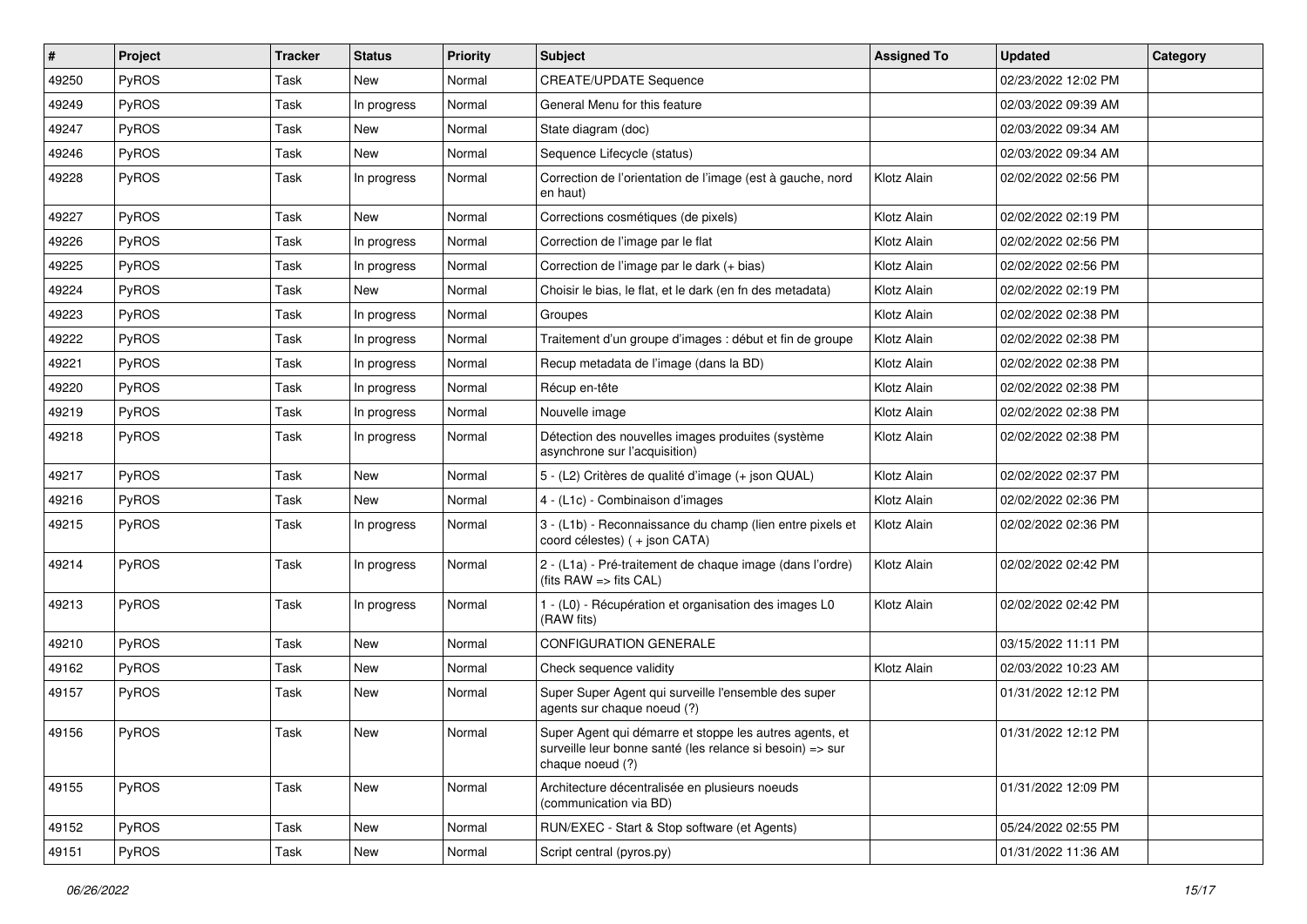| $\vert$ # | <b>Project</b> | <b>Tracker</b> | <b>Status</b> | <b>Priority</b> | <b>Subject</b>                                                                                   | <b>Assigned To</b> | <b>Updated</b>      | Category |
|-----------|----------------|----------------|---------------|-----------------|--------------------------------------------------------------------------------------------------|--------------------|---------------------|----------|
| 49137     | PyROS          | Task           | New           | Normal          | Integration Guitastro lib                                                                        | Klotz Alain        | 02/02/2022 03:27 PM |          |
| 49136     | PyROS          | Task           | New           | Normal          | GF04-SECU - Logging integration                                                                  |                    | 01/29/2022 12:54 AM |          |
| 49135     | <b>PyROS</b>   | Task           | <b>New</b>    | Normal          | SF15-SST integration                                                                             |                    | 01/29/2022 12:48 AM |          |
| 49134     | <b>PyROS</b>   | Task           | <b>New</b>    | Normal          | SF14-OBC integration                                                                             |                    | 01/29/2022 12:52 AM |          |
| 49133     | PyROS          | Task           | <b>New</b>    | Normal          | SF13-IAF integration                                                                             |                    | 01/29/2022 12:47 AM |          |
| 49132     | PyROS          | Task           | New           | Normal          | SF12-IAN integration                                                                             |                    | 01/29/2022 12:48 AM |          |
| 49131     | PyROS          | Task           | <b>New</b>    | Normal          | SF11-IPC integration                                                                             |                    | 01/29/2022 12:46 AM |          |
| 49130     | <b>PyROS</b>   | Task           | <b>New</b>    | Normal          | SF10-CAL integration                                                                             |                    | 01/29/2022 12:46 AM |          |
| 49129     | PyROS          | Task           | <b>New</b>    | Normal          | SF09-CMC integration                                                                             |                    | 01/29/2022 12:46 AM |          |
| 49128     | PyROS          | Task           | <b>New</b>    | Normal          | SF08-EXE integration                                                                             |                    | 01/29/2022 12:45 AM |          |
| 49127     | <b>PyROS</b>   | Task           | <b>New</b>    | Normal          | SF07-PLN integration                                                                             |                    | 01/29/2022 12:45 AM |          |
| 49126     | <b>PyROS</b>   | Task           | <b>New</b>    | Normal          | SF06-ALR integration                                                                             |                    | 01/29/2022 12:45 AM |          |
| 49125     | PyROS          | Task           | <b>New</b>    | Normal          | SF05-SEQ integration                                                                             |                    | 03/15/2022 11:03 PM |          |
| 49124     | PyROS          | Task           | <b>New</b>    | Normal          | SF04-SPV integration                                                                             |                    | 01/29/2022 12:44 AM |          |
| 49123     | <b>PyROS</b>   | Task           | <b>New</b>    | Normal          | SF03-ENV integration                                                                             |                    | 01/29/2022 12:50 AM |          |
| 49122     | <b>PyROS</b>   | Task           | <b>New</b>    | Normal          | SF02-SCP integration                                                                             |                    | 01/29/2022 12:50 AM |          |
| 49121     | PyROS          | Task           | <b>New</b>    | Normal          | SF01-USR integration                                                                             |                    | 01/29/2022 12:50 AM |          |
| 49120     | PyROS          | Task           | <b>New</b>    | Normal          | General Design (structure, design, responsive, CSS)                                              |                    | 01/29/2022 12:50 AM |          |
| 48307     | <b>PyROS</b>   | Task           | <b>New</b>    | Normal          | Send, Receive, and Process Commands (Agent <=><br>Agent)                                         |                    | 12/14/2021 02:57 PM |          |
| 48290     | PyROS          | Task           | <b>New</b>    | Normal          | Auto mode                                                                                        |                    | 12/14/2021 12:35 PM |          |
| 48289     | PyROS          | Task           | <b>New</b>    | Normal          | Entity (AgentDevice class)                                                                       |                    | 12/14/2021 12:32 PM |          |
| 48288     | <b>PyROS</b>   | Task           | <b>New</b>    | Normal          | Entity (DeviceController class)                                                                  |                    | 12/14/2021 12:31 PM |          |
| 48287     | PyROS          | Task           | <b>New</b>    | Normal          | cRuD (only Read & Delete) - View (& Kill) currently running<br>Agents                            |                    | 12/14/2021 12:26 PM |          |
| 48286     | PyROS          | Task           | <b>New</b>    | Normal          | Lancement auto et gestion des éventuels AgentDevices<br>associés                                 |                    | 12/14/2021 12:22 PM |          |
| 48285     | PyROS          | Task           | <b>New</b>    | Normal          | Lancement auto et gestion du DeviceController associé                                            |                    | 12/14/2021 12:22 PM |          |
| 48284     | <b>PyROS</b>   | Task           | New           | Normal          | Lancement auto et gestion des Components associés (qui<br>sont aussi des DeviceController)       |                    | 12/14/2021 12:20 PM |          |
| 48280     | PyROS          | Task           | New           | Normal          | Agent dérivé de l'Agent général (ex: AgentA, AgentB,<br>AgentC, ou AgentM pour le envmonitoring) |                    | 12/14/2021 03:00 PM |          |
| 48279     | PyROS          | Task           | <b>New</b>    | Normal          | General LOGGING (fichiers texte, écran en mode debug)                                            |                    | 03/16/2022 04:45 PM |          |
| 48276     | PyROS          | Task           | New           | Normal          | Scripts d'installation docker                                                                    |                    | 12/14/2021 11:44 AM |          |